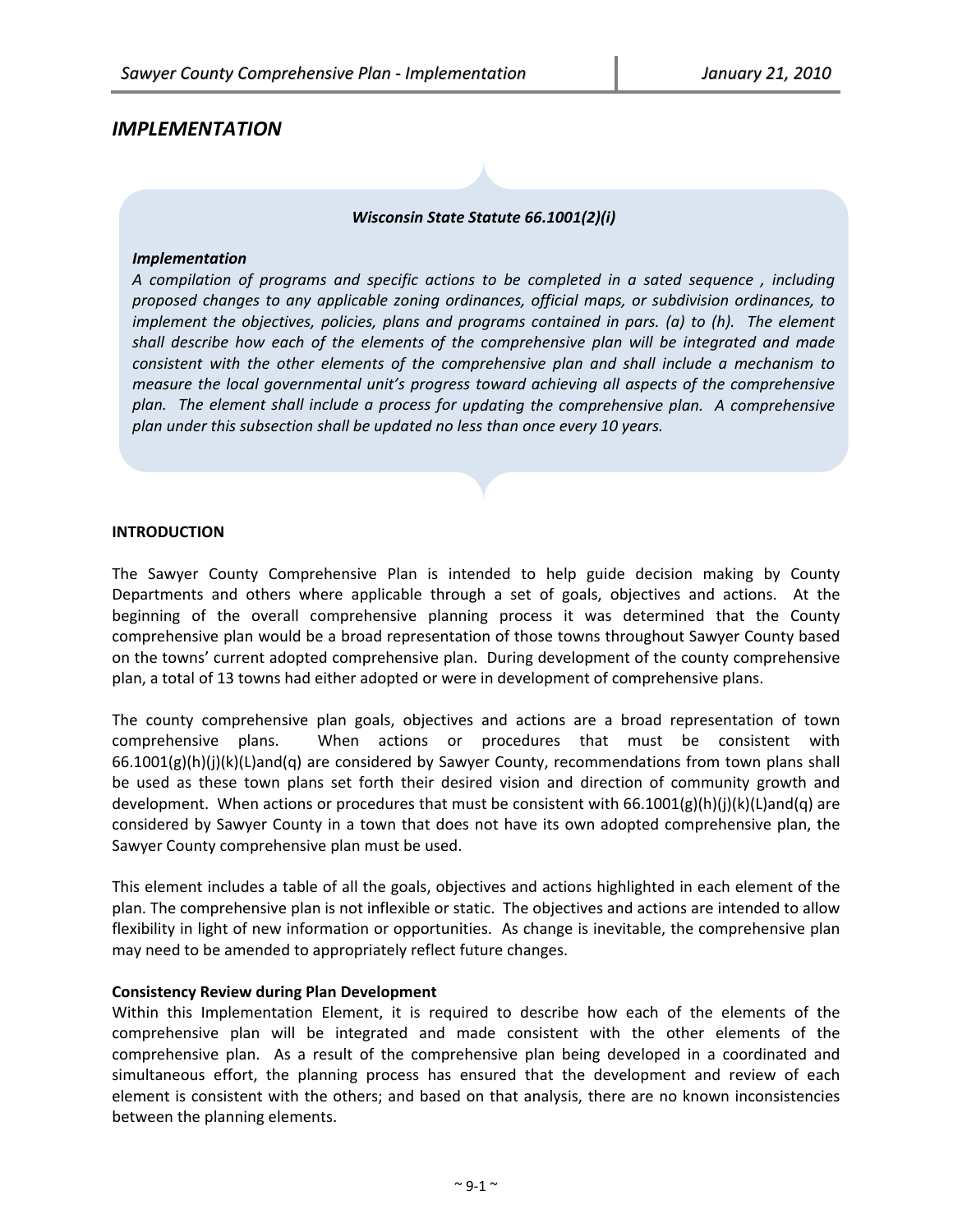In the future, as plan amendments occur, it is important that the County Board through an appointed committee evaluate the proposed amendments across the entire document for consistency purposes.

#### **Plan Updates**

A purpose of this plan is to balance community and private property rights with the overall community (property owners, local units of government and others), protect property values community-wide, minimize the conflicts between land uses and keep the cost of local government as low as possible. An essential characteristic of any planning program is that it be ongoing and flexible. Periodic updates to this plan are necessary to reflect current trends.

The Sawyer County Comprehensive Plan is intended to be a living document. Over time, social and economic conditions and values tend to change. The comprehensive plan should be updated periodically to reflect these changes. Systematic, periodic updates will ensure that not only the statistical data is current but also the plan's goals, objectives and actions reflect the current situation and modern needs. Under current law, it is required that an update of the plan be undertaken every 10 years.

When amendments to the plan are necessary, the adopted public participation plan shall be followed to provide maximum efforts in open dialog and information sharing. The public hearing shall be advertised using a Class I notice. Based on public input, recommendations and other facts, the county board will then formally act on the recommended amendment(s).

#### **Measuring Plan Progress**

It is required to include a mechanism to measure the local governmental unit's progress toward achieving all aspects of the comprehensive plan. The task of developing a measurement tool to gauge the outcome of this plans objectives and actions will be accomplished by the development of a timeframe for the identified actions. These timeframes will provide guidance to the Sawyer County Board of Supervisors, Sawyer County Departments and local units of government on when specific actions should be initiated. Based on the timeframes, representatives can then measure the progress of achieving implementation of the comprehensive plan. The following outlines the goals, objectives and actions for each of the comprehensive plan elements.

Within each of the actions identified, a list of responsible parties has been identified. It should be noted this list is not limited to only those identified. Others are encouraged to contribute to the overall implementation of of the the actions.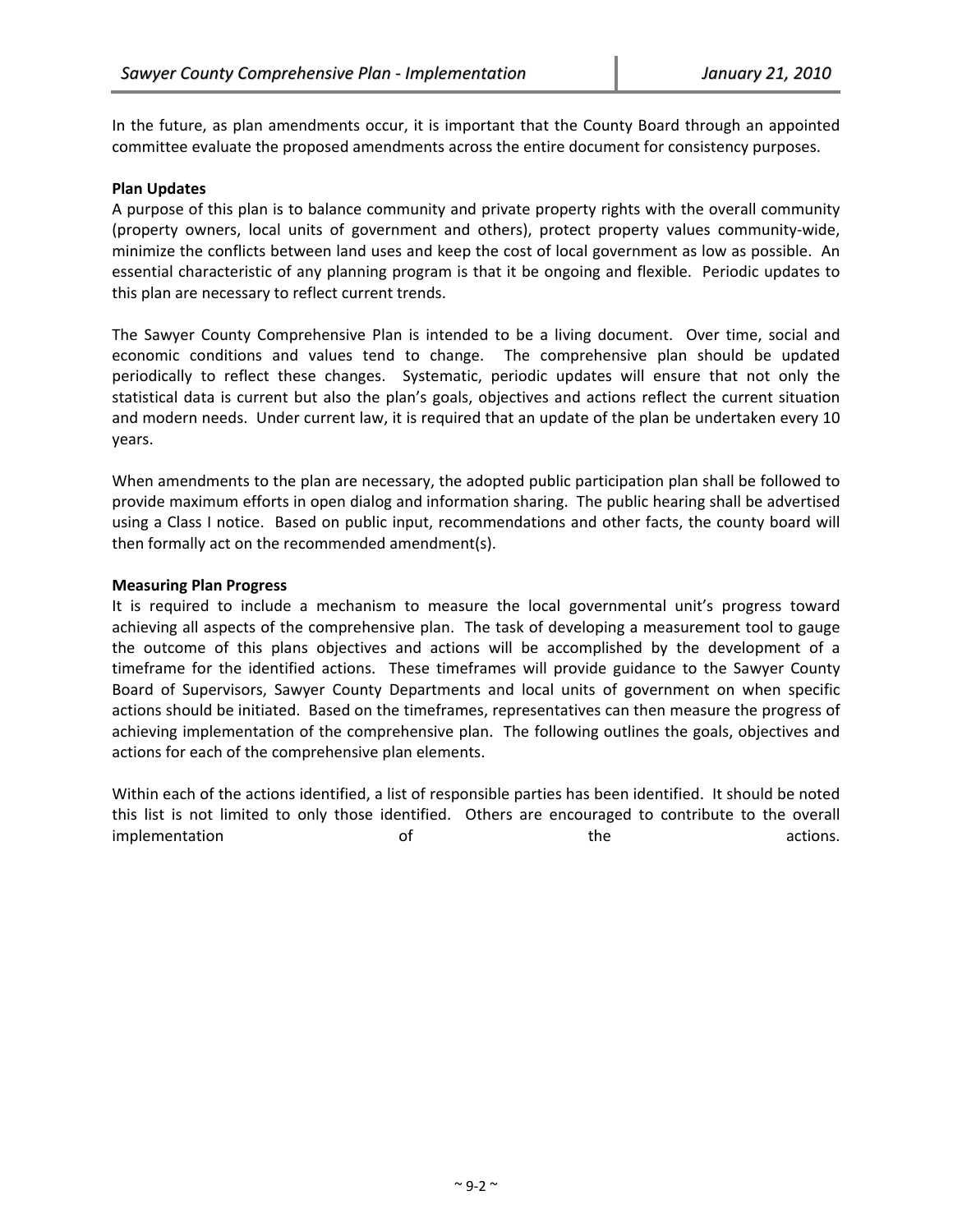# **Housing**

# **Goal**

An adequate supply of housing for individuals of all income levels, including a range of choices that meet the needs of all age groups and persons with special needs, while protecting the quality of the natural environment and maintaining the rural character of Sawyer County.

|                                                                                                                                                                                                      | <b>Target</b> | <b>Responsible Party</b>                                                                                        |  |
|------------------------------------------------------------------------------------------------------------------------------------------------------------------------------------------------------|---------------|-----------------------------------------------------------------------------------------------------------------|--|
| Objective 1: Eliminate substandard housing through blight control or housing rehabilitation and repair.                                                                                              |               |                                                                                                                 |  |
| Action 1: Work with Town<br>governments to inventory blighted<br>and dilapidated residential buildings<br>and investigate avenues for removal<br>of non repairable structures.                       | Ongoing       | Assessors, Zoning and Health<br>Departments                                                                     |  |
| Action 2: Encourage coordinating<br>CDBG housing rehabilitation funds of<br>the County and the Towns of Sand<br>Lake and Winter and the Village of<br>Exeland to maximize rehabilitation<br>efforts. | Ongoing       | <b>County Housing</b><br>Administrators                                                                         |  |
| Action 3: Continue to seek state and<br>federal funds to address housing<br>needs.                                                                                                                   | Ongoing       | <b>Sawyer County Housing</b><br>Authority, Sawyer County<br>Departments                                         |  |
| Action 4: Partner with other<br>organizations that provide<br>rehabilitation assistance to qualifying<br>residents of Sawyer County.                                                                 | Ongoing       | <b>Indianhead Community</b><br>Action Agency, USDA-Rural<br>Development, Northwest<br><b>Affordable Housing</b> |  |
| Action 5: Support the Wisconsin<br>Uniform Dwelling Code requirements<br>where required during construction<br>and rehabilitation.                                                                   | Ongoing       | <b>Local Units of Government</b>                                                                                |  |
| Objective 2: Encourage housing in areas that will not result in property or environmental damage.                                                                                                    |               |                                                                                                                 |  |
| Action 1: Enforce existing land use<br>regulations and investigate future land<br>use regulations that provide stronger<br>restrictions<br>for<br>development<br><i>in</i><br>sensitive areas.       | Ongoing       | Sawyer County, Towns                                                                                            |  |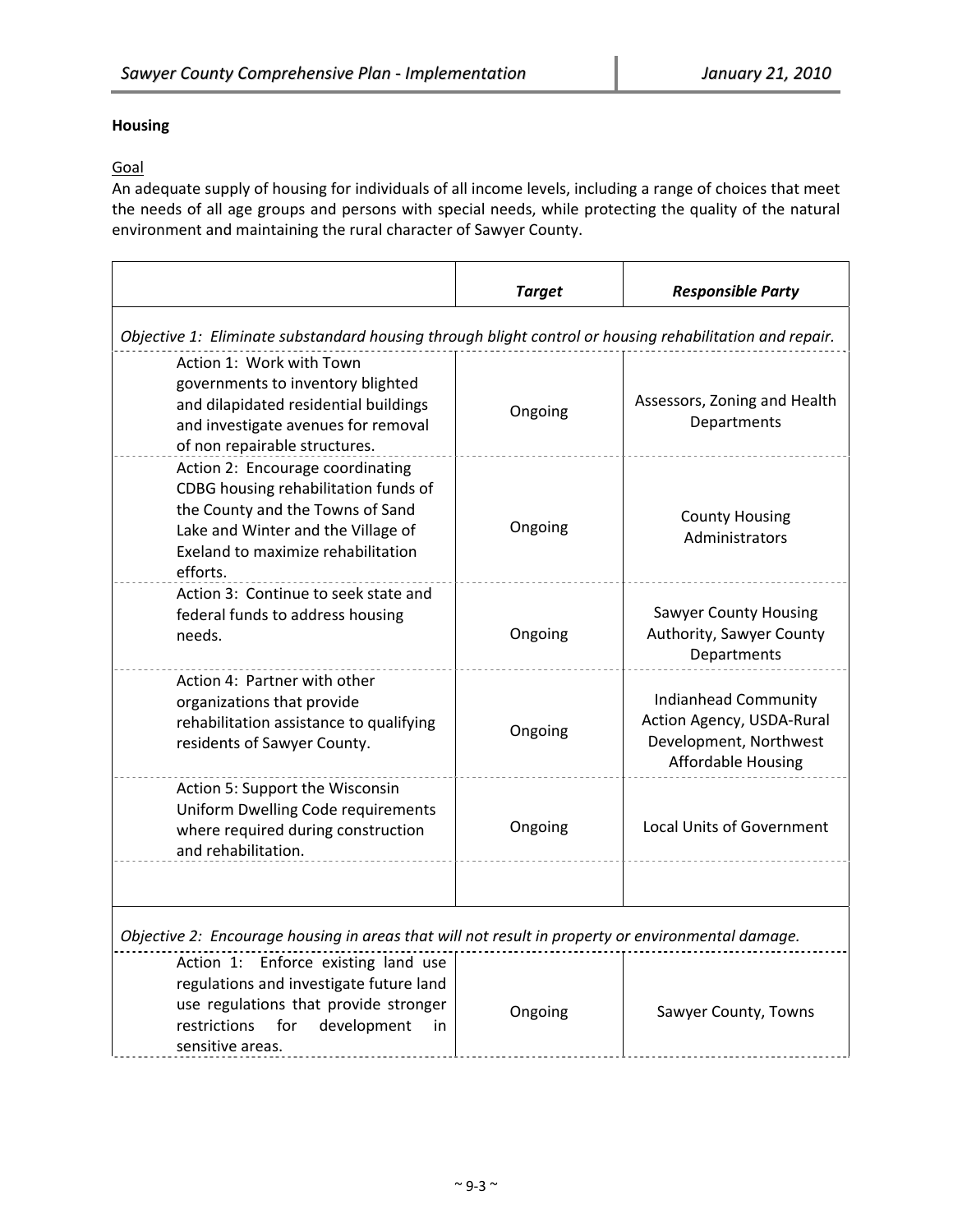| Action 2: Distribute educational<br>materials to developers, realtors and<br>others about the benefits of<br>preventing environmental<br>degradation.                    | Ongoing          | DNR, Sawyer County, Town,<br>Lakes Associations, UWEX            |
|--------------------------------------------------------------------------------------------------------------------------------------------------------------------------|------------------|------------------------------------------------------------------|
| Action 3: Support local decisions in<br>their evaluation of development<br>criteria pertaining to potential housing<br>activity based on approved planning<br>documents. | 2010 and Ongoing | Sawyer County                                                    |
| Action 4: Encourage the development<br>of clustered housing where<br>environmentally appropriate.                                                                        | Ongoing          | Towns, Sawyer County,<br>Developers                              |
| Action 5: Strengthen the process of<br>monitoring all septic systems and the<br>reporting of data.                                                                       | 2010 and Ongoing | Sawyer County                                                    |
|                                                                                                                                                                          |                  |                                                                  |
| Objective 3: Support housing options for ALL individuals.                                                                                                                |                  |                                                                  |
| Action 1: Support existing housing<br>coalition efforts that seek to provide<br>affordable housing options.                                                              | Ongoing          | Sawyer County                                                    |
| Action 2: Increase public awareness of<br>state, federal and local programs that<br>can direct funds to a multiple range of<br>housing options.                          | Ongoing          | Sawyer County, UWEX, USDA-<br>Rural Development                  |
| Action 3: Encourage local developers<br>and housing coalitions to work<br>together to review housing needs<br>across the County.                                         | Ongoing          | Developers and Housing<br>Coalitions                             |
| Action 4: Encourage communication<br>between Sawyer County, local units of<br>government, housing coalitions and<br>developers to support a range of<br>housing options. | Ongoing          | Sawyer County, UWEX,<br><b>Northwest Builders</b><br>Association |
| Action 5: Develop or update a written<br>procedural process that provides<br>information to developers and<br>property owners regarding<br>coordinated decision making.  | 2010 and Ongoing | Sawyer County Zoning, Towns                                      |
|                                                                                                                                                                          |                  |                                                                  |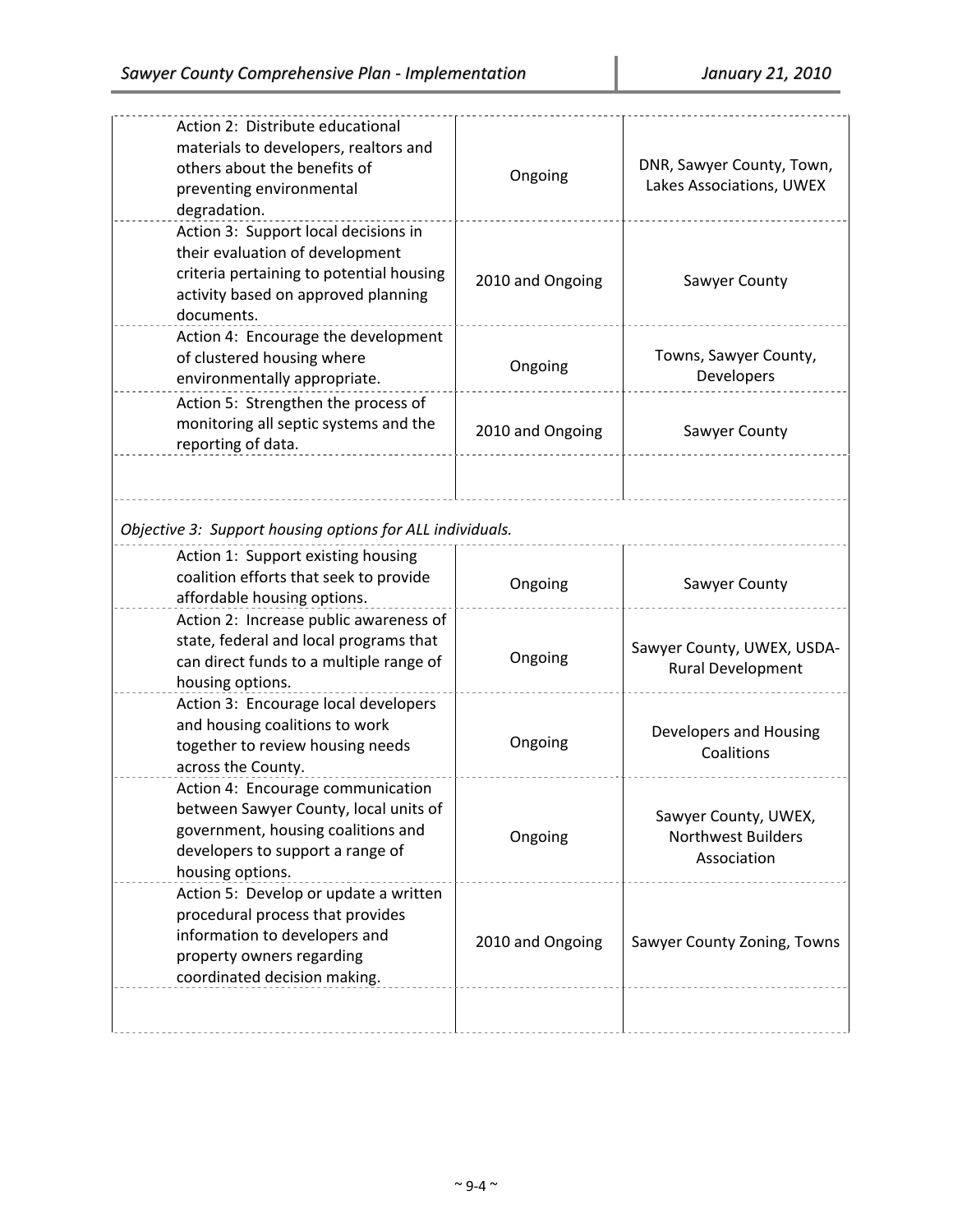# **Transportation**

Goal

A safe and efficient multi‐modal transportation network providing a range of modal choices for all persons.

|                                                                                                                                                                                                                                                                       | <b>Target</b> | <b>Responsible Party</b>                                                                 |  |
|-----------------------------------------------------------------------------------------------------------------------------------------------------------------------------------------------------------------------------------------------------------------------|---------------|------------------------------------------------------------------------------------------|--|
| Objective 1: Develop, maintain and improve roads to meet the county's future transportation needs.                                                                                                                                                                    |               |                                                                                          |  |
| Action 1: Develop a roadway<br>improvement plan for roads.                                                                                                                                                                                                            | Ongoing       | Sawyer County Highway<br>Department, WisDOT,<br>Federal Agencies, LCO and<br>local towns |  |
| Action 2: Prior to the design phase of<br>reconstruction plans for county<br>highways, coordinate with local towns<br>in an effort to discuss the potential<br>implementation of non-motorized<br>transportation improvements to the<br>highway construction project. | Ongoing       | Sawyer County Highway<br>Department, WisDOT,<br>Federal Agencies, LCO and<br>local towns |  |
| Action 3: Seek state and federal funds<br>to implement safety and design<br>changes to the county system.                                                                                                                                                             | Ongoing       | Sawyer County Highway<br>Department                                                      |  |
| Action 4: Examine measures in which<br>to partner with local units of<br>government for shared services<br>relating to road building,<br>maintenance, snowplowing, etc.                                                                                               | Ongoing       | Sawyer County Highway<br>Department, WisDOT,<br>Federal Agencies, LCO and<br>local towns |  |
|                                                                                                                                                                                                                                                                       |               |                                                                                          |  |
| Objective 2: Continue the overall development of motorized and non-motorized trails.<br>Action 1: Work with local units of<br>government and local clubs to partner<br>financially, when possible, in the<br>development of trail activities.                         | Ongoing       | Sawyer County, local units of<br>government, clubs and all<br>other interested parties   |  |
| Action 2: Seek state and federal<br>funding sources to offset proposed<br>trail development.                                                                                                                                                                          | Ongoing       | Sawyer County, local units of<br>government, clubs and all<br>other interested parties   |  |
| Action 3: Lend support to local units<br>of government in their requests for<br>state and federal grant applications.                                                                                                                                                 | Ongoing       | Sawyer County, local units of<br>government, clubs and all<br>other interested parties   |  |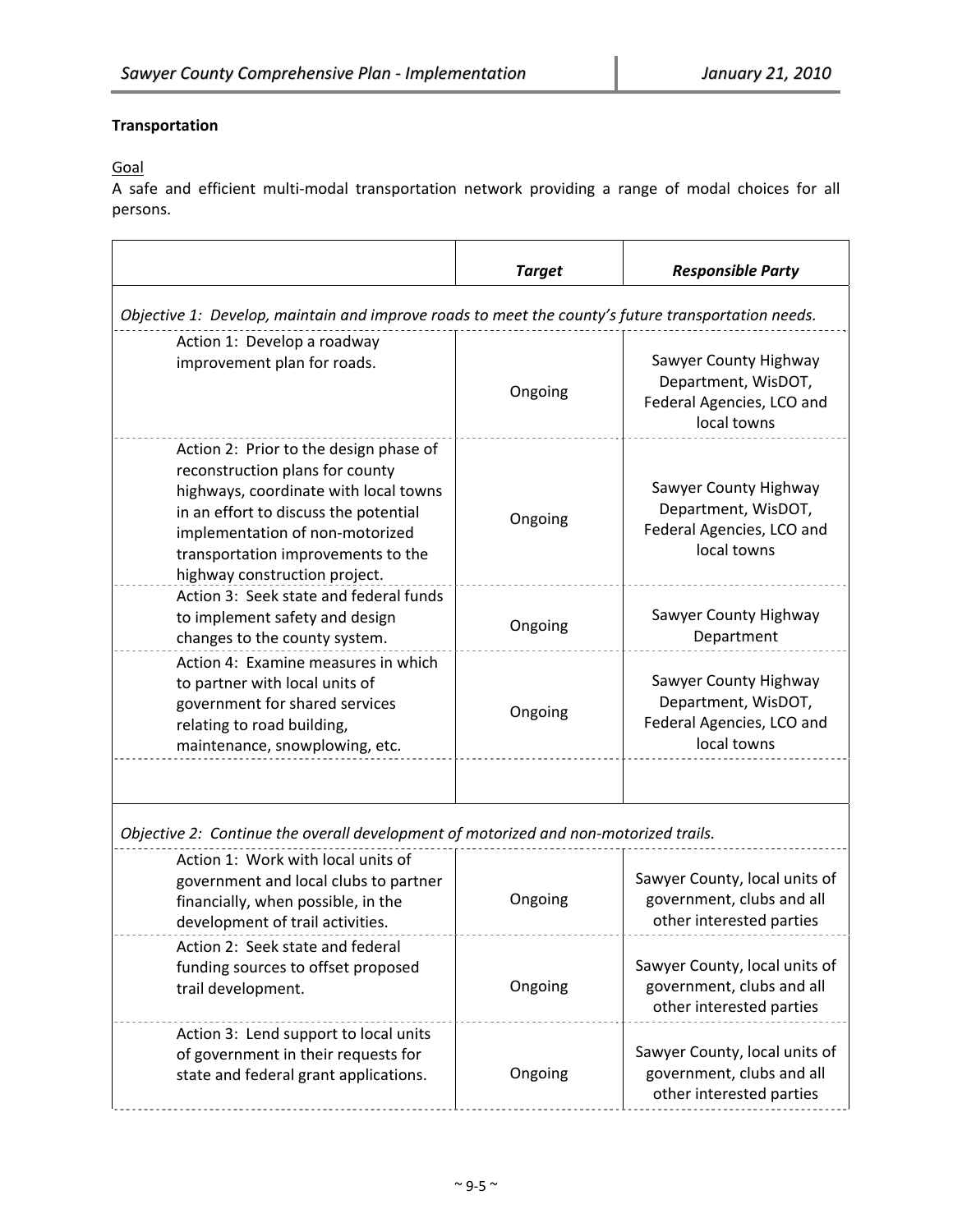| Action 4: Seek to develop coordinated<br>trail systems with adjoining counties<br>and other local governmental units.                                                                                | Ongoing | Sawyer County, local units of<br>government, clubs and all<br>other interested parties |
|------------------------------------------------------------------------------------------------------------------------------------------------------------------------------------------------------|---------|----------------------------------------------------------------------------------------|
| Objective 3: Support the continued operation and expansion of transit options to all persons.                                                                                                        |         |                                                                                        |
| Action 1: Encourage operation and<br>expansion of services offered by<br>transit operators.                                                                                                          | Ongoing | Sawyer County, local units of<br>government and all other<br>interested parties        |
| Action 2: Seek partners for financing<br>the expansion of transit operators.                                                                                                                         | Ongoing | Sawyer County, local units of<br>government and all other<br>interested parties        |
| Action 3: Work with private transit<br>systems and other organizations to<br>provide rides to those with disabilities<br>or limited financial means to pay for<br>such transportation.               | Ongoing | Sawyer County, local units of<br>government and all other<br>interested parties        |
| Action 4: Continually maintain and<br>update as needed the Transportation<br>(Transit) Coordination Plan to enable<br>the County and others to be eligible<br>for state and federal transit funding. | Ongoing | Sawyer County, local units of<br>government and all other<br>interested parties        |
|                                                                                                                                                                                                      |         |                                                                                        |
| Objective 4: Encourage safety improvements to local railroad crossings and airports.                                                                                                                 |         |                                                                                        |
| Action 1: Coordinate meetings<br>between Canadian National (CN)<br>Railway and local townships to discuss<br>safety and other rail transportation<br>related topics.                                 | Ongoing | Sawyer County, local units of<br>government and all other<br>interested parties        |
| Action 2: Seek state and federal funds<br>to support airport improvements.                                                                                                                           | Ongoing | Sawyer County, local units of<br>government and all other<br>interested parties        |
|                                                                                                                                                                                                      |         |                                                                                        |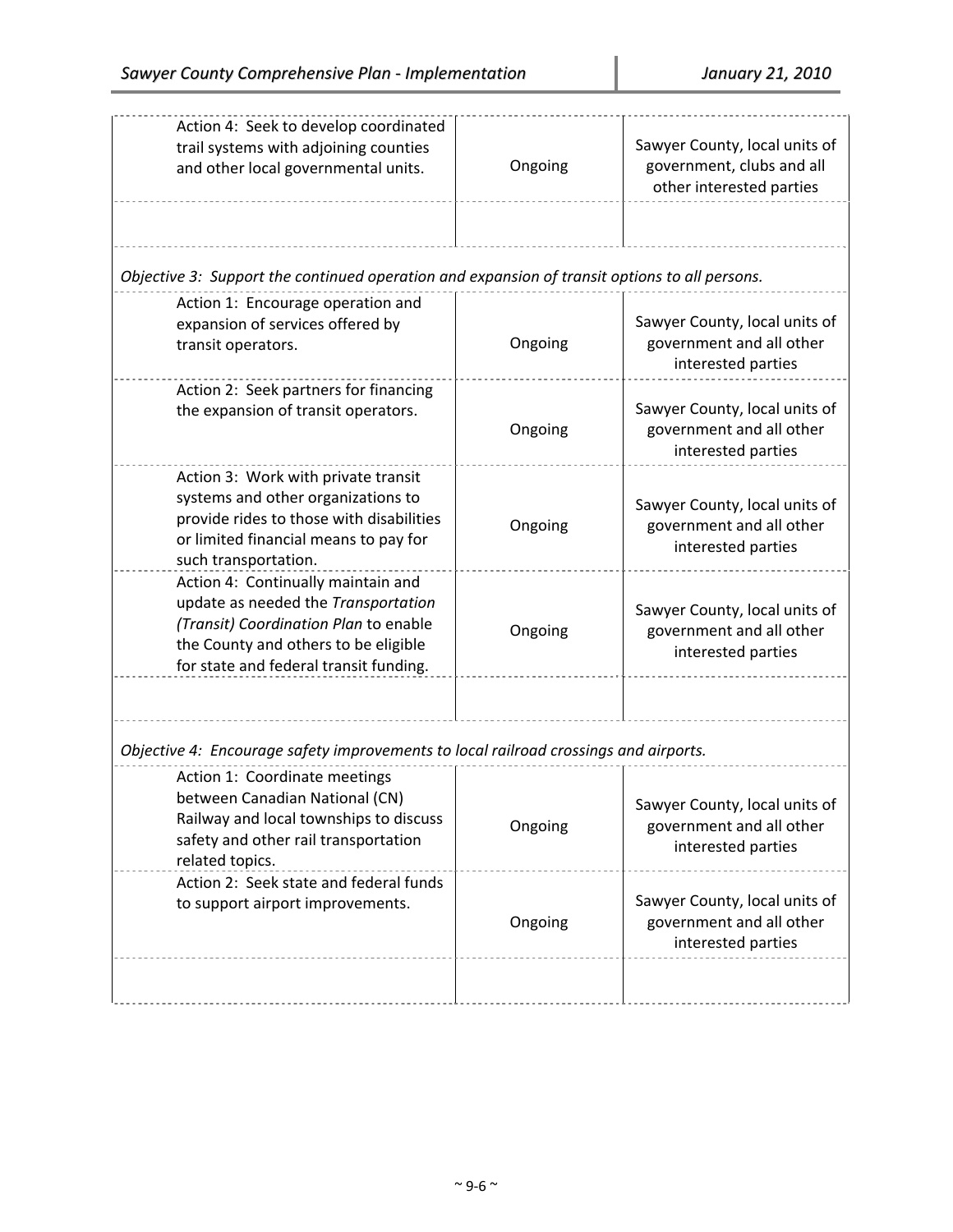# **Utilities and Community Facilities**

# **Goal**

Maintain and enhance applicable county facilities and services, which contribute to the overall quality of life, while supporting other public and private sector organizations that are responsible for providing many of the utilities and community related facilities available within the County.

|                                                                                                                                                                                   | <b>Target</b> | <b>Responsible Party</b>                                                                                       |
|-----------------------------------------------------------------------------------------------------------------------------------------------------------------------------------|---------------|----------------------------------------------------------------------------------------------------------------|
| Objective 1: Encourage coordinated planning and development of utilities and community facilities as<br>defined within the comprehensive planning legislation.                    |               |                                                                                                                |
| Action 1: Continue the dialog<br>between Sawyer County committees<br>and local organizations in developing<br>shared projects that serve the<br>county's residents and visitors.  | Ongoing       | Sawyer County,<br>municipalities, non-profits,<br>private entities                                             |
| Action 2: Work with organizations to<br>maximize cooperative efforts.                                                                                                             | Ongoing       | Sawyer County,<br>municipalities, non-profits,<br>private entities, State and<br><b>Federal agencies</b>       |
| Action 3: Maintain and refurbish<br>existing park facilities, while<br>partnering with others to develop new<br>facilities where needed.                                          | Ongoing       | Sawyer County,<br>municipalities, non-profits,<br>private entities, State and<br>Federal agencies              |
| Action 4: Examine future<br>development projects that may<br>impact the quality and quantity of<br>ground water resources.                                                        | Ongoing       | Sawyer County Zoning,<br>Sanitary Districts, private and<br>non-profit entities, State and<br>Federal agencies |
| Action 5: Promote health and safety<br>service and facilities.                                                                                                                    | Ongoing       | Sawyer County,<br>municipalities, private<br>entities, State and Federal<br>agencies                           |
| Action 6: Support the efforts of<br>towns, villages and businesses<br>working to find solutions for the<br>effective disposal of holding tank<br>sewage and septic tank contents. | 2010-2015     | Sawyer County,<br>municipalities, private<br>entities, State and Federal<br>agencies                           |
| Action 7: Support efforts to increase<br>development of renewable energy and<br>septic tank contents.                                                                             | Ongoing       | Sawyer County,<br>municipalities, private<br>entities, State and Federal<br>agencies                           |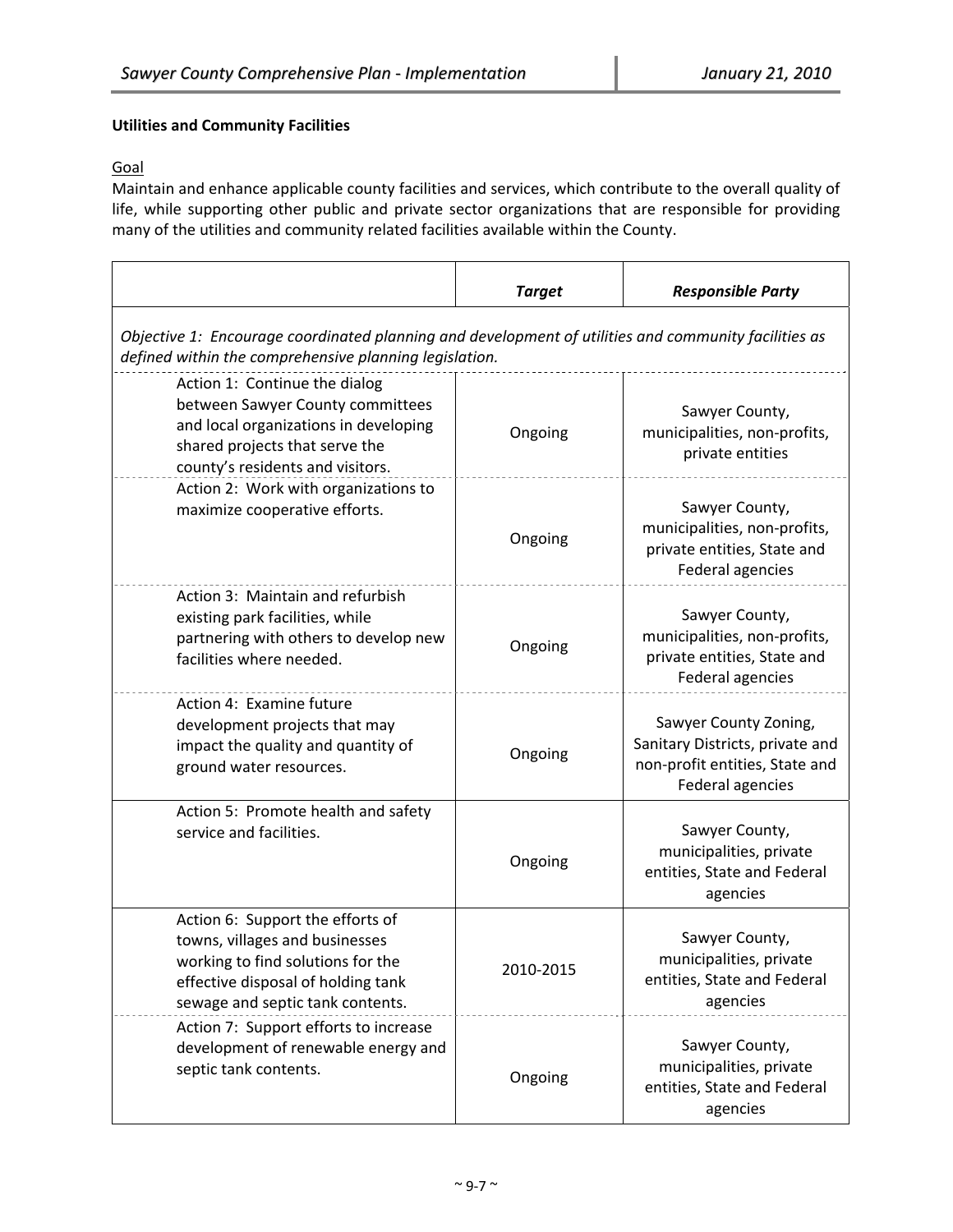| Action 8: Promote the effective<br>implementation of a data base for<br>implementation of septic maintenance<br>and disposal.                                                               | 2010-2013                | Sawyer County,<br>municipalities, private<br>entities, State and Federal<br>agencies                           |
|---------------------------------------------------------------------------------------------------------------------------------------------------------------------------------------------|--------------------------|----------------------------------------------------------------------------------------------------------------|
| Action 9: Investigate the expansion of<br>existing facilities or construction of<br>new treatment facilities to accept<br>holding tank, septic system waste and<br>sewage treatment sludge. | 2010-2015                | Sawyer County,<br>municipalities, private<br>entities, State and Federal<br>agencies                           |
|                                                                                                                                                                                             |                          |                                                                                                                |
| Objective 2: Improve and expand telecommunication services and coverage related to cellular and<br>Internet throughout the county.                                                          |                          |                                                                                                                |
| Action 1: Establish communication<br>with cellular and internet providers to<br>discuss gaps in coverage across the<br>county.                                                              | Ongoing                  | Sawyer County,<br>municipalities, non-profits,<br>private entities, State and<br>Federal agencies              |
| Action 2: Seek avenues in which to<br>partner with local and national cellular<br>providers to apply for communication<br>related funding programs.                                         | 2010-2015 and<br>Ongoing | Sawyer County,<br>municipalities, non-profits,<br>private entities, State and<br><b>Federal agencies</b>       |
|                                                                                                                                                                                             |                          |                                                                                                                |
| Objective 3: Protect the natural environment and property owners in all public and private<br>development projects.                                                                         |                          |                                                                                                                |
| Action 1: Encourage Best<br>Management Practices during all<br>private and public construction related<br>projects.                                                                         | Ongoing                  | Sawyer County Zoning,<br>Sanitary Districts, private and<br>non-profit entities, State and<br>Federal agencies |
| Action 2: Promote effective storm<br>water management measures.                                                                                                                             | Ongoing                  | Sawyer County Zoning,<br>Sanitary Districts, private and<br>non-profit entities, State and<br>Federal agencies |
|                                                                                                                                                                                             |                          |                                                                                                                |
| Objective 4: Provide law enforcement and emergency/rescue services to residents and visitors.                                                                                               |                          |                                                                                                                |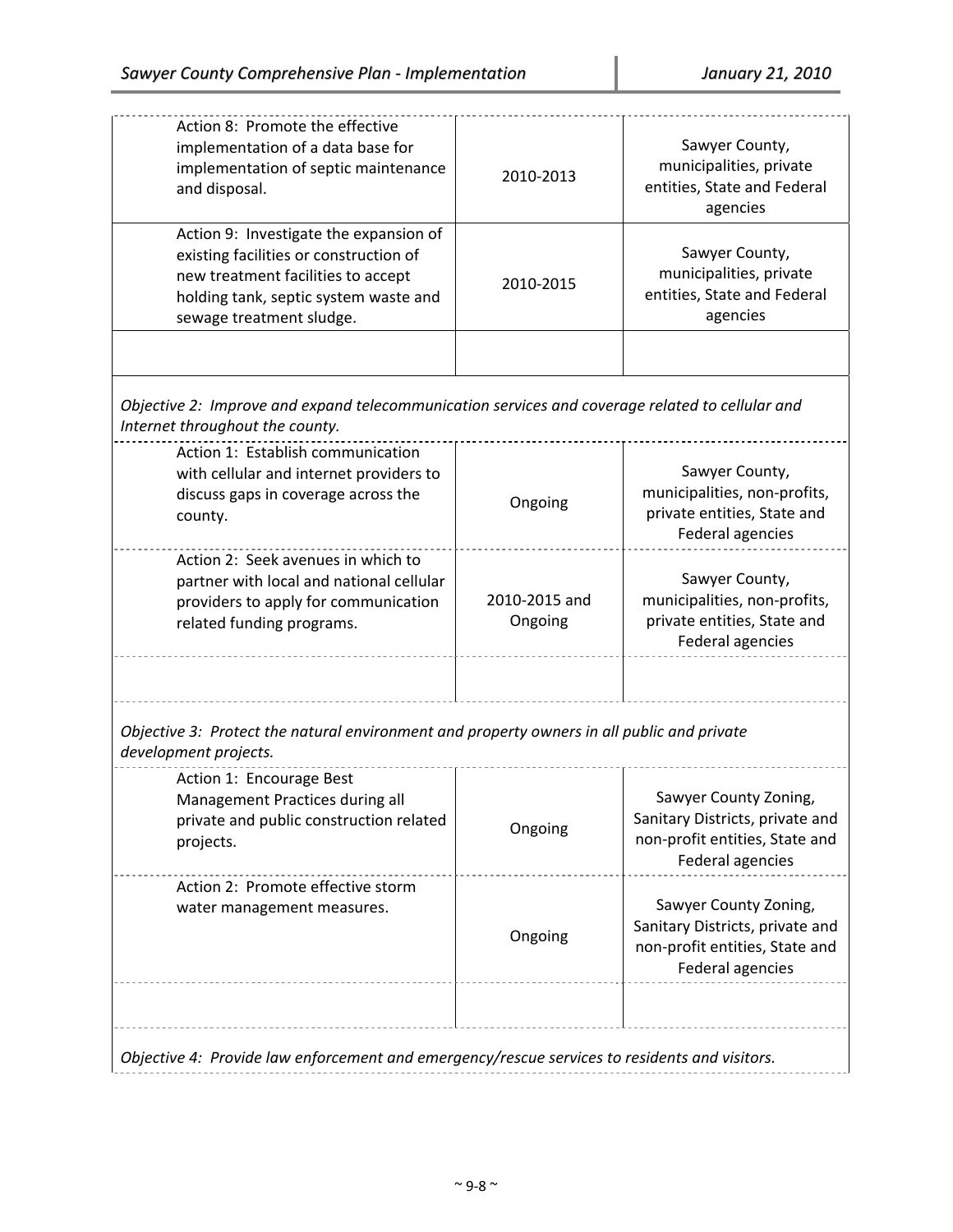| Action 1: Explore opportunities to<br>coordinate and share in services.                                                                | Ongoing | Sawyer County,<br>municipalities, State and<br>Federal agencies                                     |
|----------------------------------------------------------------------------------------------------------------------------------------|---------|-----------------------------------------------------------------------------------------------------|
| Action 2: Continue the relationships<br>with the Lac Courte Oreilles Tribe<br>regarding services, responsibilities and<br>cooperation. | Ongoing | Sawyer County, LCO                                                                                  |
| Action 3: Coordinate efforts across<br>the county to secure funding<br>opportunities.                                                  | Ongoing | Sawyer County,<br>municipalities, private and<br>non-profit entities, State and<br>Federal agencies |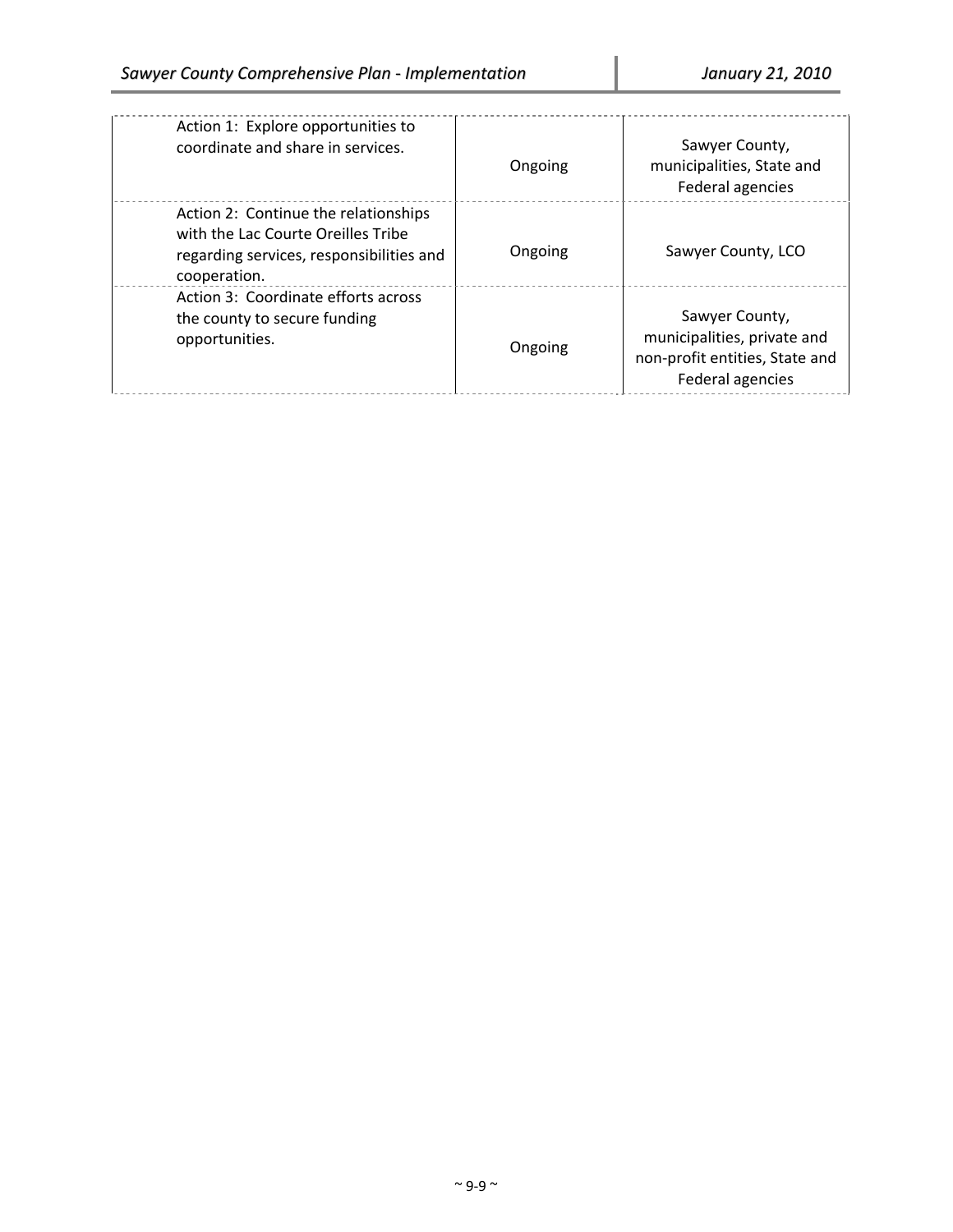## **Natural, Agricultural and Cultural Resources**

Natural

Goal

Promote the sustainable use and management of the county's environmental diversity, natural resources and related quality of life.

|                                                                                                                                       | <b>Target</b> | <b>Responsible Party</b>                                                                                                                                                                                                                |  |
|---------------------------------------------------------------------------------------------------------------------------------------|---------------|-----------------------------------------------------------------------------------------------------------------------------------------------------------------------------------------------------------------------------------------|--|
| Objective 1: Identify and enhance the protection and conservation of environmentally sensitive and<br>vulnerable resources.           |               |                                                                                                                                                                                                                                         |  |
| Action 1: Protect surface and ground<br>waters through the promotion of Best<br>Management Practices and regulatory<br>measures.      | Ongoing       | <b>WDNR, Sawyer County</b><br>Zoning, Land and Water<br>Conservation Department,<br>LCO, Forest Department, land<br>and water trust's, Corp of<br>Engineers, US Forest Service<br>and others                                            |  |
| Action 2: Work with local and national<br>organizations to promote measures<br>useful in protecting and conserving<br>area resources. | Ongoing       | <b>WDNR, Sawyer County</b><br>Zoning, Land and Water<br>Conservation Department,<br>LCO, Forest Department, land<br>and water trusts, Corp of<br><b>Engineers, US Forest Service</b><br>and others                                      |  |
| Action 3: Distribute educational<br>materials and outreach information.                                                               | Ongoing       | <b>WDNR, Sawyer County</b><br>Zoning, Land and Water<br>Conservation Department,<br>LCO, Forest Department, land<br>and water trusts, Corp of<br>Engineers, US Forest Service,<br>Lake Associations, UW-<br><b>Extension and others</b> |  |
| Action 4: Seek state and federal<br>funding for outreach in curbing the<br>introduction or spreading of invasive<br>species.          | Ongoing       | <b>WDNR, Sawyer County</b><br>Zoning, Land and Water<br>Conservation Department,<br>LCO, Forest Department, land<br>and water trusts, US Forest<br>Service, Lake Associations,<br>UW-Extension and others                               |  |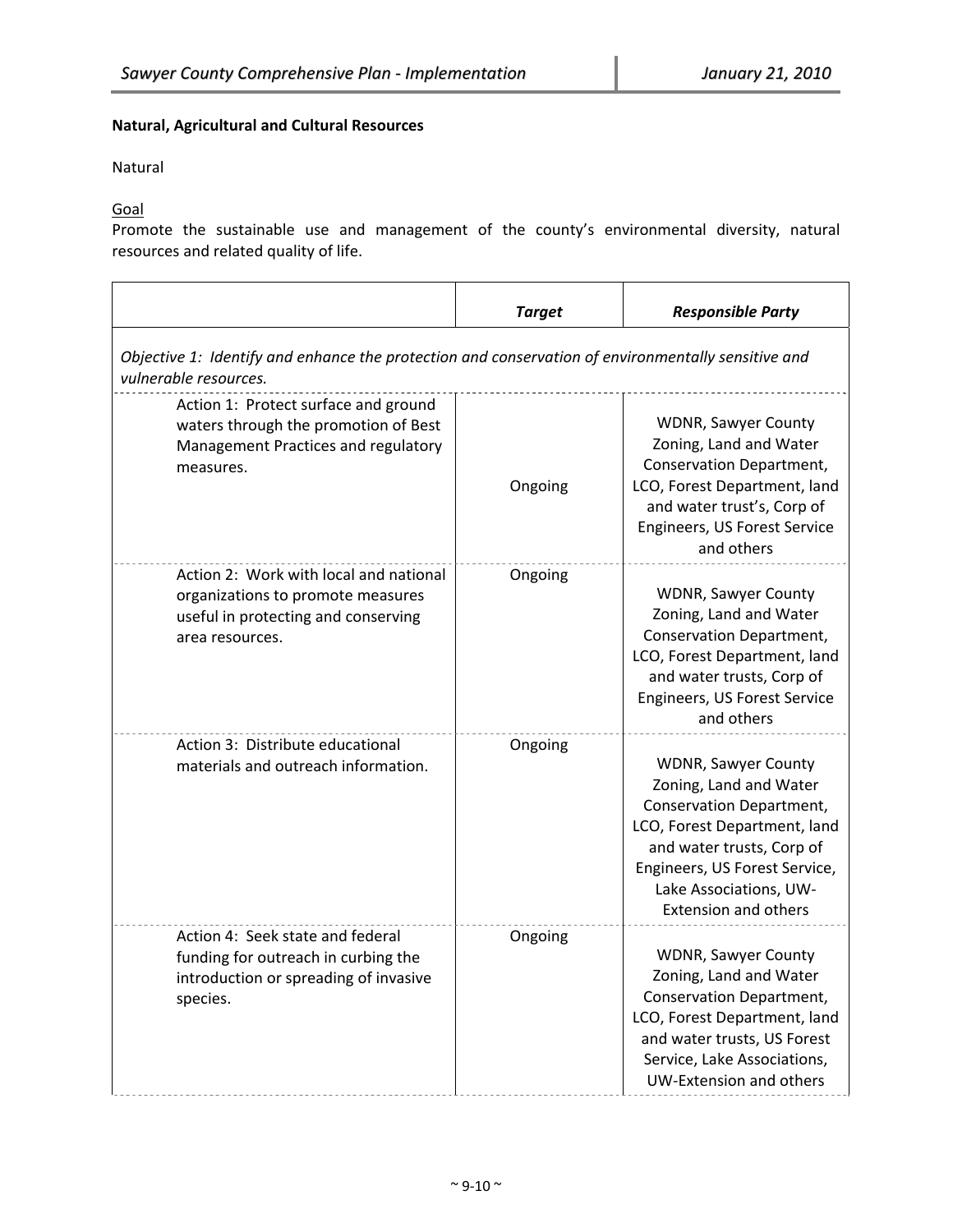| Action 5: Implement<br>recommendations and actions as<br>outlined within documents prepared<br>by the Land and Water Conservation<br>Department.                                                                     | Ongoing | Sawyer County Board of<br>Supervisors, Land and Water<br>Conservation, Sawyer County<br><b>Zoning Department</b>                                                                                                                        |
|----------------------------------------------------------------------------------------------------------------------------------------------------------------------------------------------------------------------|---------|-----------------------------------------------------------------------------------------------------------------------------------------------------------------------------------------------------------------------------------------|
| Objective 2: Protect area lakes, rivers, streams, shorelands and wetlands.                                                                                                                                           |         |                                                                                                                                                                                                                                         |
| Provide resource and<br>Action 1:<br>educational materials to land owners,<br>realtors and others concerning the<br>preservation and protection of area<br>water and land resources.                                 | Ongoing | <b>WDNR, Sawyer County</b><br>Zoning, Land and Water<br>Conservation Department,<br>LCO, Forest Department, land<br>and water trusts, Corp of<br>Engineers, US Forest Service,<br>Lake Associations, UW-<br><b>Extension and others</b> |
| Action 2: Encourage all land owners<br>whether on or off water, to initiate<br>measures to control runoff and make<br>ecologic choices in applying chemicals<br>and land application of<br>agricultural/human waste. | Ongoing | <b>WDNR, Sawyer County</b><br>Zoning, Land and Water<br>Conservation Department,<br>LCO, Forest Department, land<br>and water trusts, Lake<br>Associations, UW-Extension<br>and others                                                  |
| Action 3: Work with local and national<br>organizations to promote measures<br>useful in protecting area resources.                                                                                                  | Ongoing | <b>WDNR, Sawyer County</b><br>Zoning, Land and Water<br>Conservation Department,<br>LCO, Forest Department, land<br>and water trusts, Lake<br>Associations, UW-Extension<br>and others                                                  |
| Objective 3: Protect, manage and enhance the sustainable use of forest and land resources whether<br>public or privately owned.                                                                                      |         |                                                                                                                                                                                                                                         |
| Action 1: Encourage the use of Best<br>Management Practices in all forested<br>areas.                                                                                                                                | Ongoing | WDNR, Sawyer County<br>Zoning, Land and Water<br>Conservation Department,<br>LCO, Forest Department, land<br>and water trusts, Corp of<br>Engineers, US Forest Service,<br>Lake Associations, LCO, UW-<br><b>Extension and others</b>   |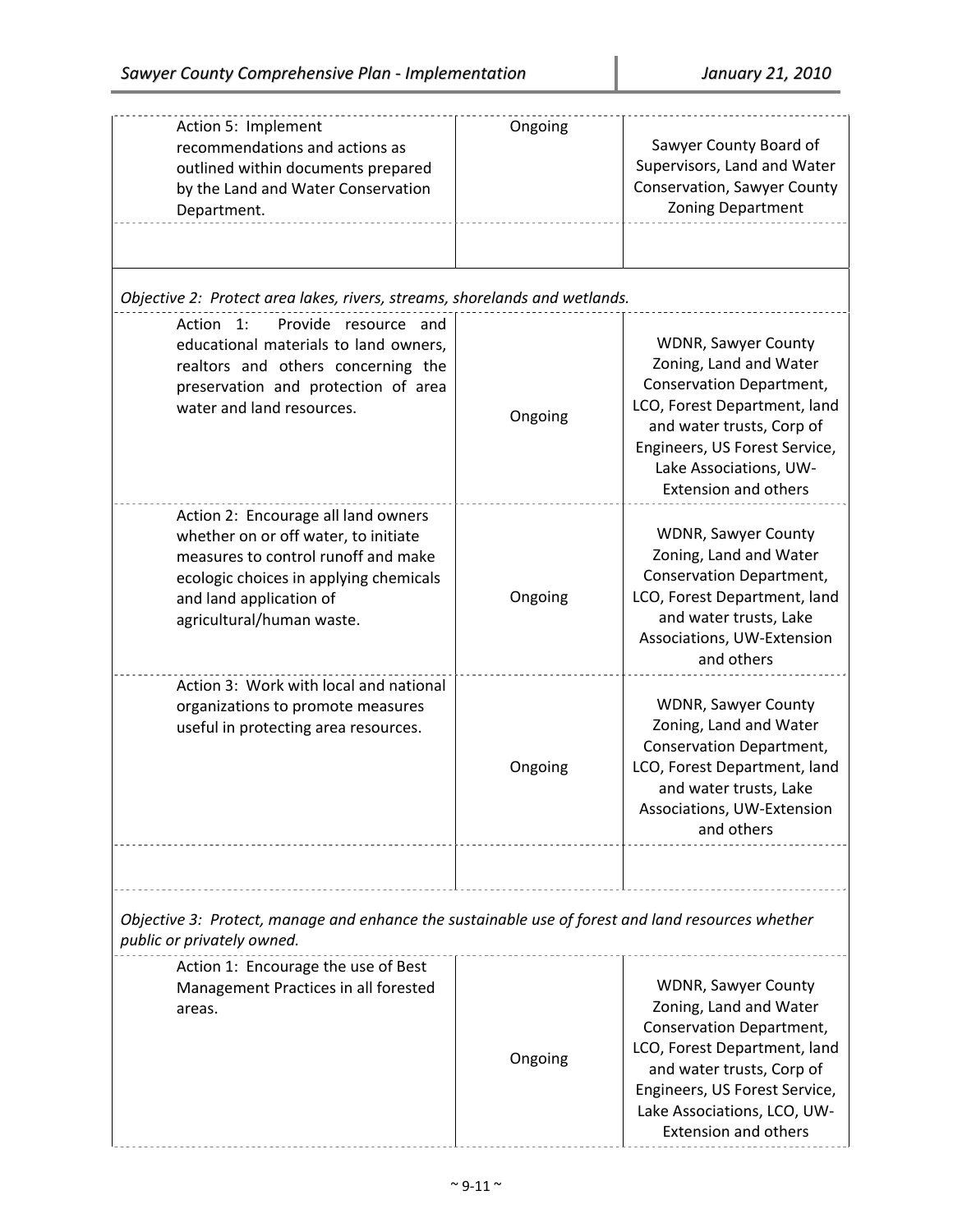| Action 2: Encourage dialog between<br>privately held timber resource<br>companies, units of government and<br>others to discuss harvest management<br>strategies and projected schedule of<br>timber harvesting. | Ongoing | WDNR, Sawyer County Land<br>and Water Conservation<br>Department, LCO, Forest<br>Department, US Forest<br>Service, UW-Extension and<br>others                                                                                           |
|------------------------------------------------------------------------------------------------------------------------------------------------------------------------------------------------------------------|---------|-----------------------------------------------------------------------------------------------------------------------------------------------------------------------------------------------------------------------------------------|
| Action 3: Implement measures as<br>outlined within the Sawyer County<br>Forest Comprehensive Land Use Plan.                                                                                                      | Ongoing | Forest Department, Sawyer<br>County Board of Supervisors,<br>local units of government,<br>land and water trusts and<br>others                                                                                                          |
| Action 4: Coordinate dialog and<br>discussion with large forest land<br>owners to curb the fragmentation of<br>forest land holdings.                                                                             | Ongoing | WDNR, Sawyer County Land<br>and Water Conservation<br>Department, LCO, Forest<br>Department, US Forest<br>Service, local units of<br>government, UW-Extension<br>and others                                                             |
| Action 5: Work with local and national<br>organizations to promote measures<br>useful in protecting area resources.                                                                                              | Ongoing | <b>WDNR, Sawyer County</b><br>Zoning, Land and Water<br>Conservation Department,<br>LCO, Forest Department, land<br>and water trusts, Corp of<br>Engineers, US Forest Service,<br>Lake Associations, UW-<br><b>Extension and others</b> |
| Action 6: Maintain reclamation plans,<br>monitor metallic and non-metallic<br>mining operations and encourage<br>applicable Best Management Practices<br>at all locations.                                       | Ongoing | Sawyer County Zoning, local<br>units of government, LCO                                                                                                                                                                                 |
|                                                                                                                                                                                                                  |         |                                                                                                                                                                                                                                         |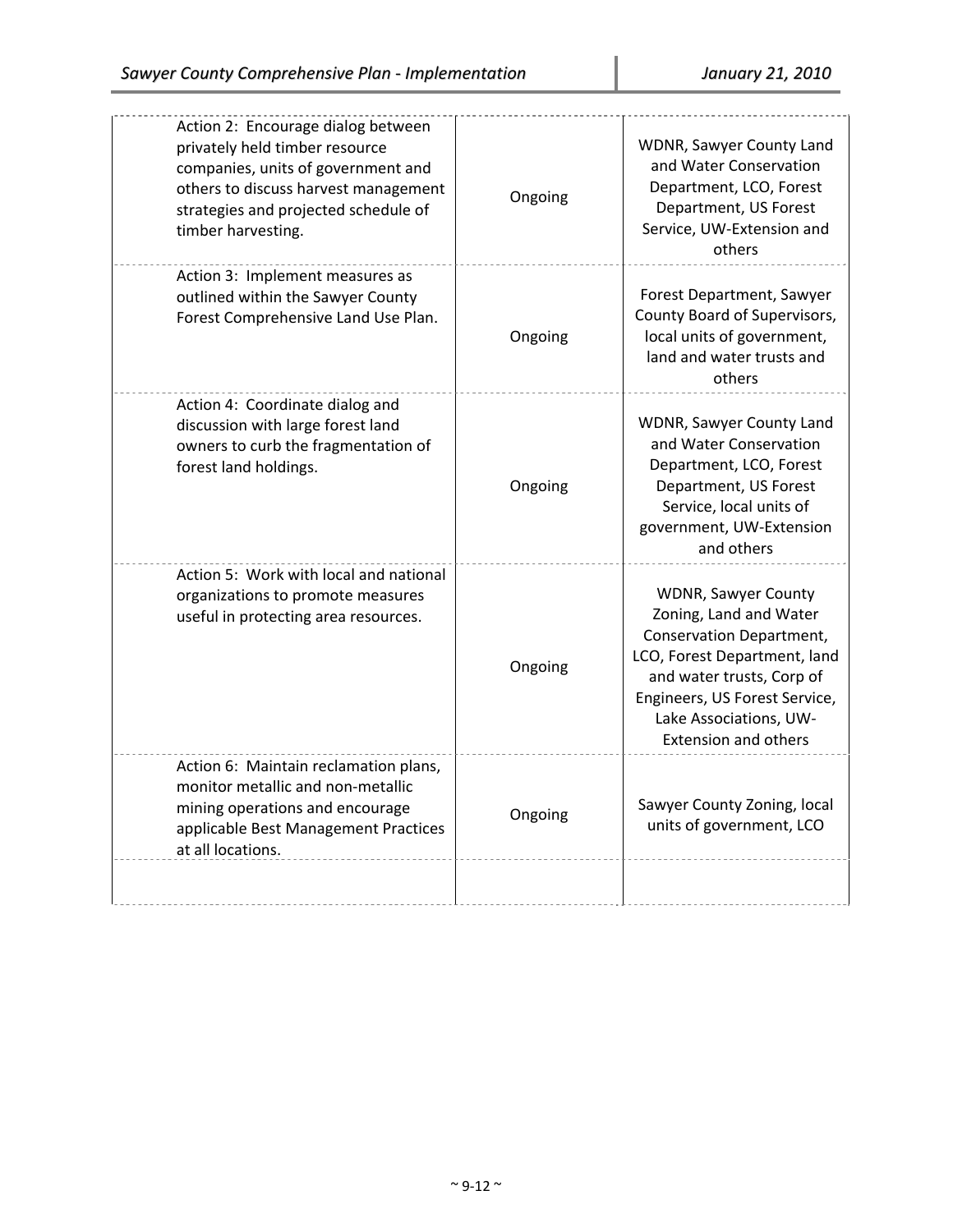# *Agricultural*

# Goal

Preserve and enhance agricultural activities throughout the county as they support the local, state and national agricultural industry.

|                                                                                                                                                                                               | <b>Target</b> | <b>Responsible Party</b>                                                                       |
|-----------------------------------------------------------------------------------------------------------------------------------------------------------------------------------------------|---------------|------------------------------------------------------------------------------------------------|
| Objective 1: Preserve agricultural land for farming.                                                                                                                                          |               |                                                                                                |
| Action 1: Through county, state and<br>federal programs, provide landowners<br>with contacts and other information<br>regarding available agricultural<br>programs.                           | Ongoing       | <b>UW-Extension, Department</b><br>of Agriculture Trade and<br><b>Consumer Protection</b>      |
| Action 2: Encourage Best<br>Management Practices that are<br>environmentally sound.                                                                                                           | Ongoing       | <b>UW-Extension, Department</b><br>of Agriculture Trade and<br><b>Consumer Protection</b>      |
| Action 3: Coordinate with<br>governmental and non-profit<br>organizations to develop land trust<br>measures for the preservation of<br>agricultural land.                                     | Ongoing       | <b>Sawyer County Zoning</b><br>Department, state and<br>federal grant programs, land<br>trusts |
| Action 4: Encourage developers and<br>private property owners to consider<br>placing residential developments away<br>from farming operations in an effort<br>to minimize land use conflicts. | Ongoing       | <b>Sawyer County Zoning</b><br>Department, local units of<br>government, UW-Extension          |
| Action 5: Coordinate dialog and<br>discussion with farmland owners to<br>curb the fragmentation of farmlands<br>to other non-farmland uses.                                                   | Ongoing       | <b>Sawyer County Zoning</b><br>Department, local units of<br>government, UW-Extension          |
|                                                                                                                                                                                               |               |                                                                                                |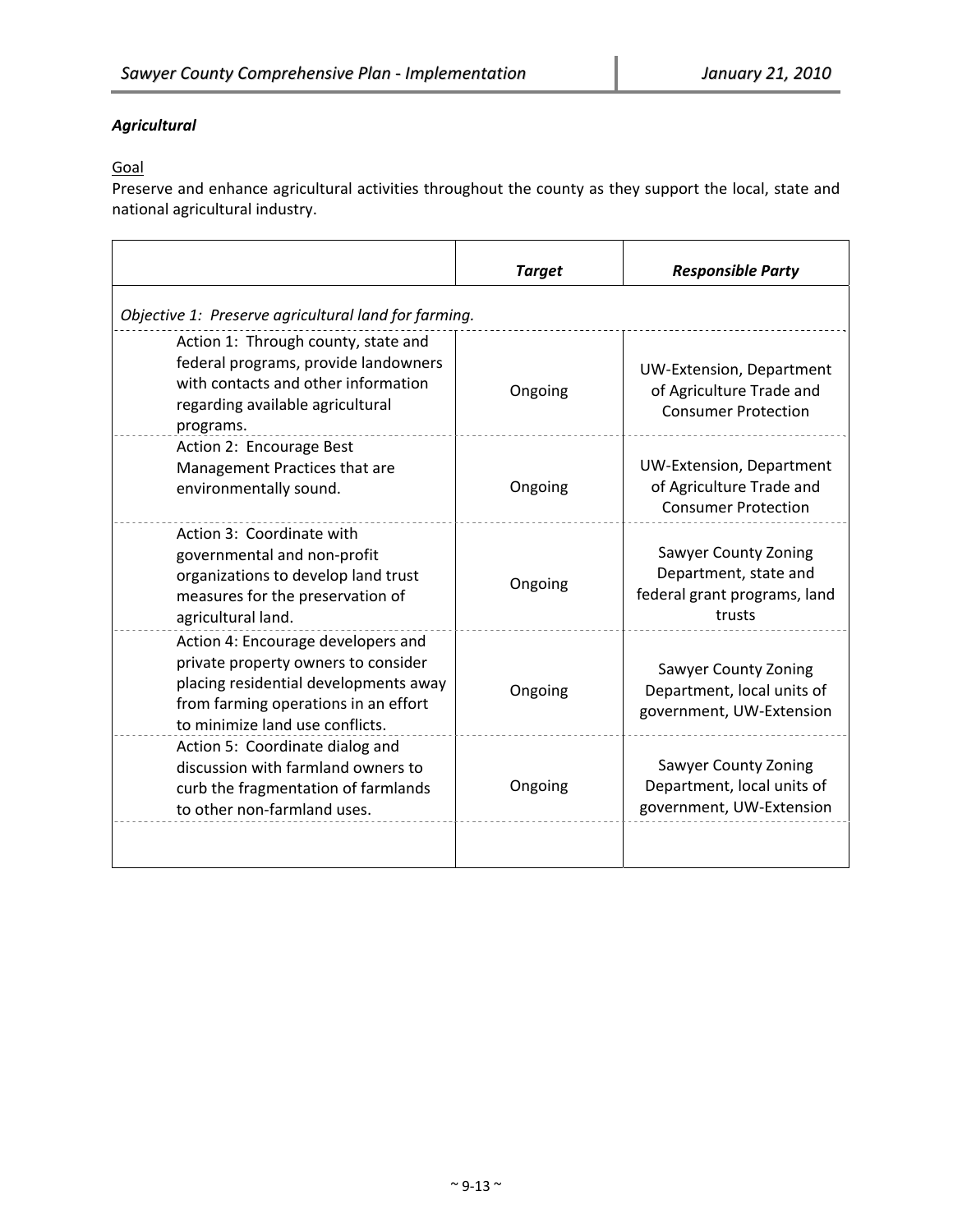# *Cultural*

Goal

Preserve and enhance cultural and heritage resources throughout the county.

|                                                                                                                                                     | <b>Target</b> | <b>Responsible Party</b>                                                                 |
|-----------------------------------------------------------------------------------------------------------------------------------------------------|---------------|------------------------------------------------------------------------------------------|
| Objective 1: Expand the collection and identification of cultural and heritage resources.                                                           |               |                                                                                          |
| Action 1: Encourage local<br>municipalities, civic organizations, LCO<br>and others to document and preserve<br>their cultural history.             | Ongoing       | Historical Societies, civic<br>organizations, LCO, local units<br>of government, museums |
| Action 2: Encourage developers and<br>contractors to protect cultural and<br>heritage resources prior to or found<br>during development activities. | Ongoing       | Developers, contractors,<br>Historical Societies, all land<br>owners                     |
|                                                                                                                                                     |               |                                                                                          |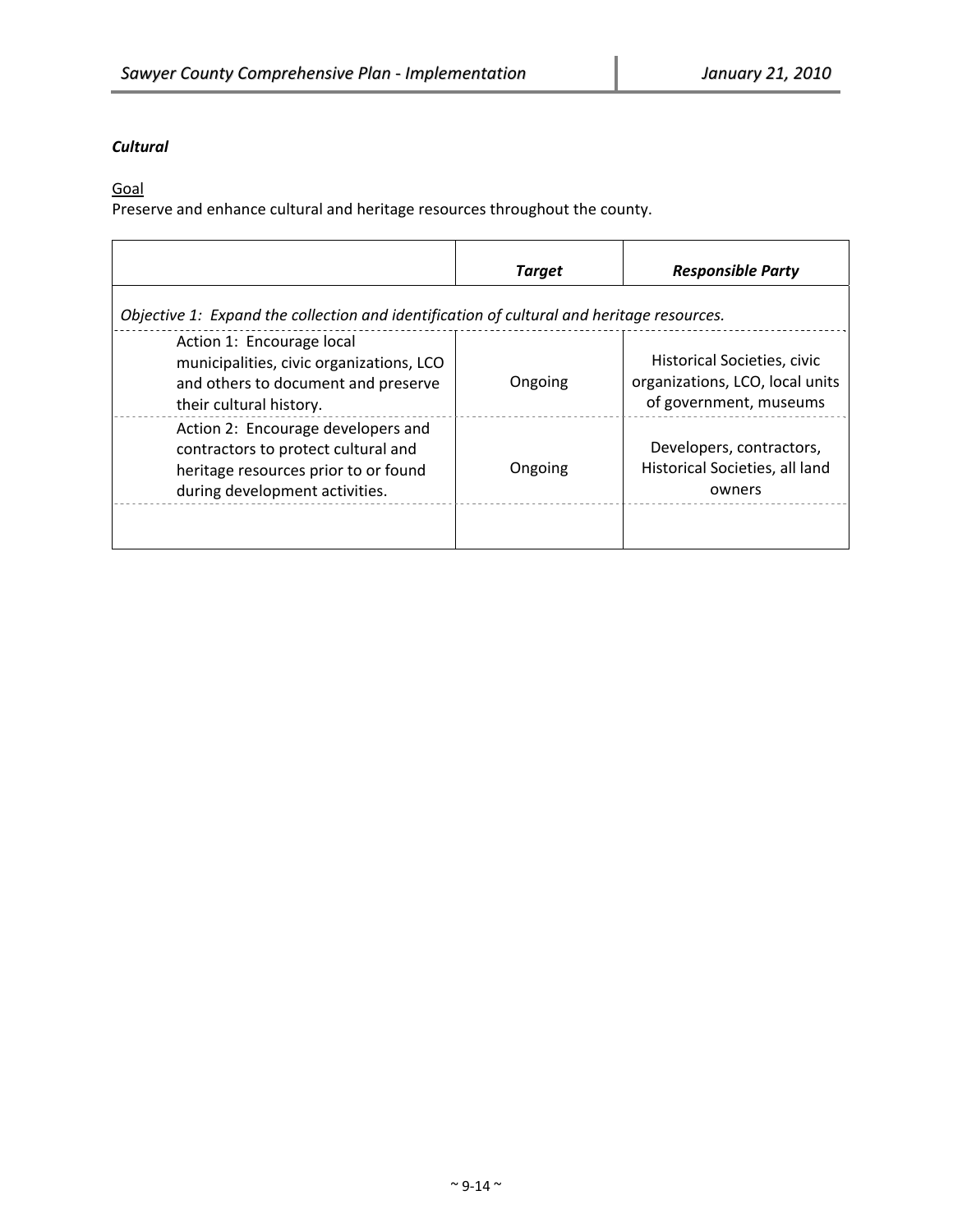## **Economic Development**

# **Goal**

To create an environment that promotes jobs creation and retention through the management of planned growth in a manner that enhances the quality of life for current and future residents.

|                                                                                                            | <b>Target</b>  | <b>Responsible Party</b>                                                                   |
|------------------------------------------------------------------------------------------------------------|----------------|--------------------------------------------------------------------------------------------|
| Objective 1: Recruit and retain businesses                                                                 |                |                                                                                            |
|                                                                                                            |                |                                                                                            |
| Action 1: Identify businesses.                                                                             | Ongoing        | NWRPC, SCDC, Chambers of<br>Commerce, VCB, SC and local<br>units of government             |
| Action 2: Recruit the identified<br>businesses.                                                            | Ongoing        | NWRPC, SCDC, Chambers of<br>Commerce, VCB, SC and local<br>units of government.            |
| Action 3: Provide incentives if<br>necessary to secure the businesses.                                     | Ongoing        | NWRPC, SCDC, Chambers of<br>Commerce, VCB, SC and local<br>units of government.            |
| Action 4: Seek out businesses with<br>low ecological footprints.                                           | Ongoing        | NWRPC, SCDC, Chambers of<br>Commerce, VCB, SC and local<br>units of government.            |
|                                                                                                            |                |                                                                                            |
| Objective 2: Encourage planned commercial development.                                                     |                |                                                                                            |
| Action 1: Adopt standards for<br>commercial development.                                                   | Ongoing        | Sawyer County and local units of<br>government.                                            |
| Action 2: Support pollution standards,<br>such as noise, air, water and lighting.                          | Ongoing        | NWRPC, SCDC, Chambers of<br>Commerce, VCB, Sawyer County<br>and local units of government. |
|                                                                                                            |                |                                                                                            |
| Objective 3: Encourage sustainable forest<br>management and all businesses that follow<br>these practices. |                |                                                                                            |
| Action 1:<br>Encourage timber harvest according to<br>accepted best management practices.                  | <b>Ongoing</b> | <b>Sawyer County Forestry</b>                                                              |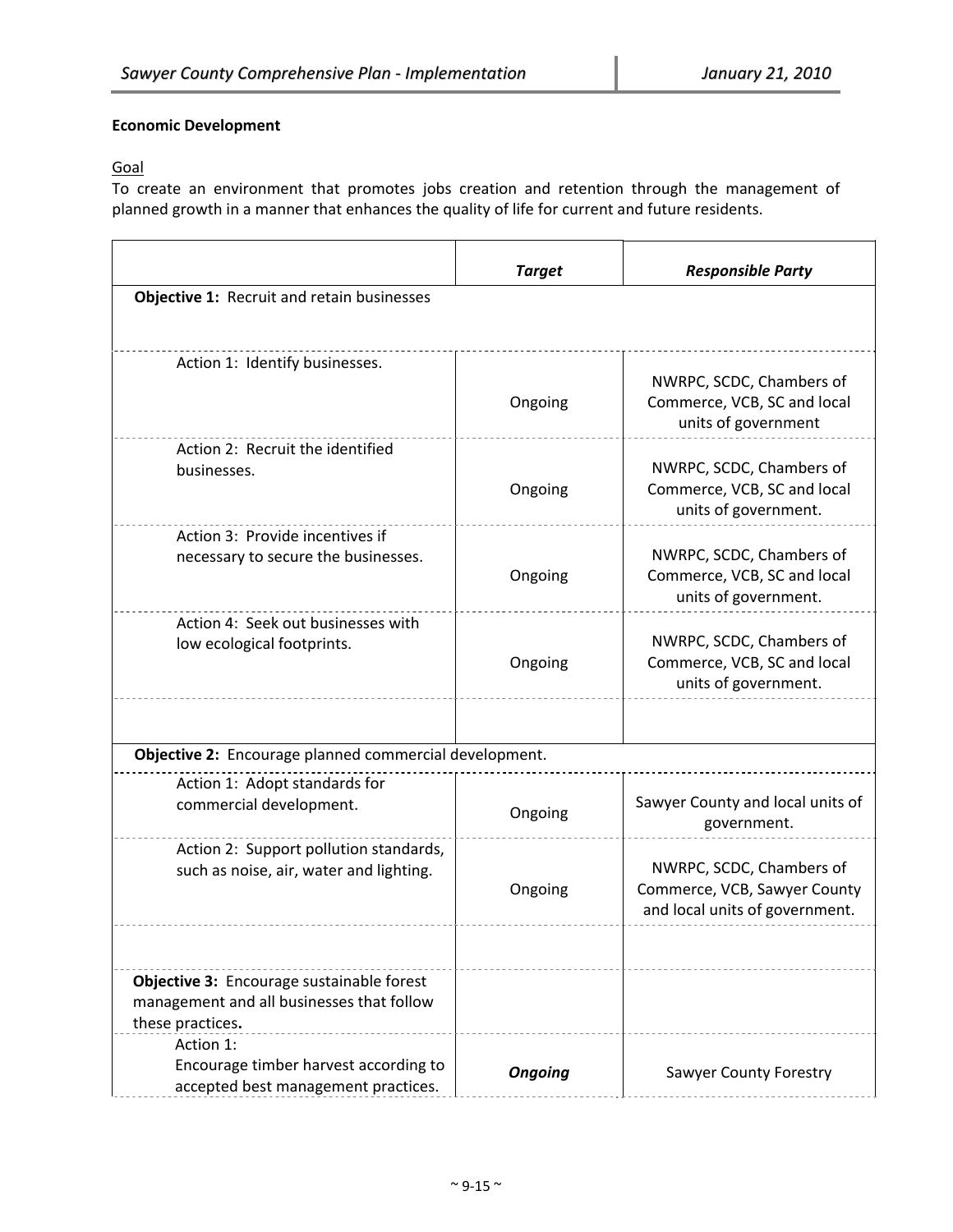| Action 2: Identify forestry businesses<br>that follow these practices.                                                               | <b>Ongoing</b> | <b>NWRPC, SCDC, Chambers of</b><br>Commerce, VCB, SAWYER<br><b>COUNTY and local units of</b><br>government. |
|--------------------------------------------------------------------------------------------------------------------------------------|----------------|-------------------------------------------------------------------------------------------------------------|
| Objective 4: Develop economic                                                                                                        |                |                                                                                                             |
| development policies, which are reflective of<br>the results of the 2008 Sawyer County<br>Comprehensive Plan Survey.                 |                |                                                                                                             |
| Action 1: Work with county officials<br>and business leaders to develop such<br>policies.                                            | <b>Ongoing</b> | <b>NWRPC, SCDC, Chambers of</b><br>Commerce, VCB, SAWYER<br><b>COUNTY and local units of</b><br>government. |
| Action 2: Design incentive packages<br>that can be blended or stand alone<br>incentive packages to attract and<br>retain businesses. | <b>Ongoing</b> | <b>NWRPC, SCDC, Chambers of</b><br>Commerce, VCB, SAWYER<br><b>COUNTY and local units of</b><br>government. |
|                                                                                                                                      |                |                                                                                                             |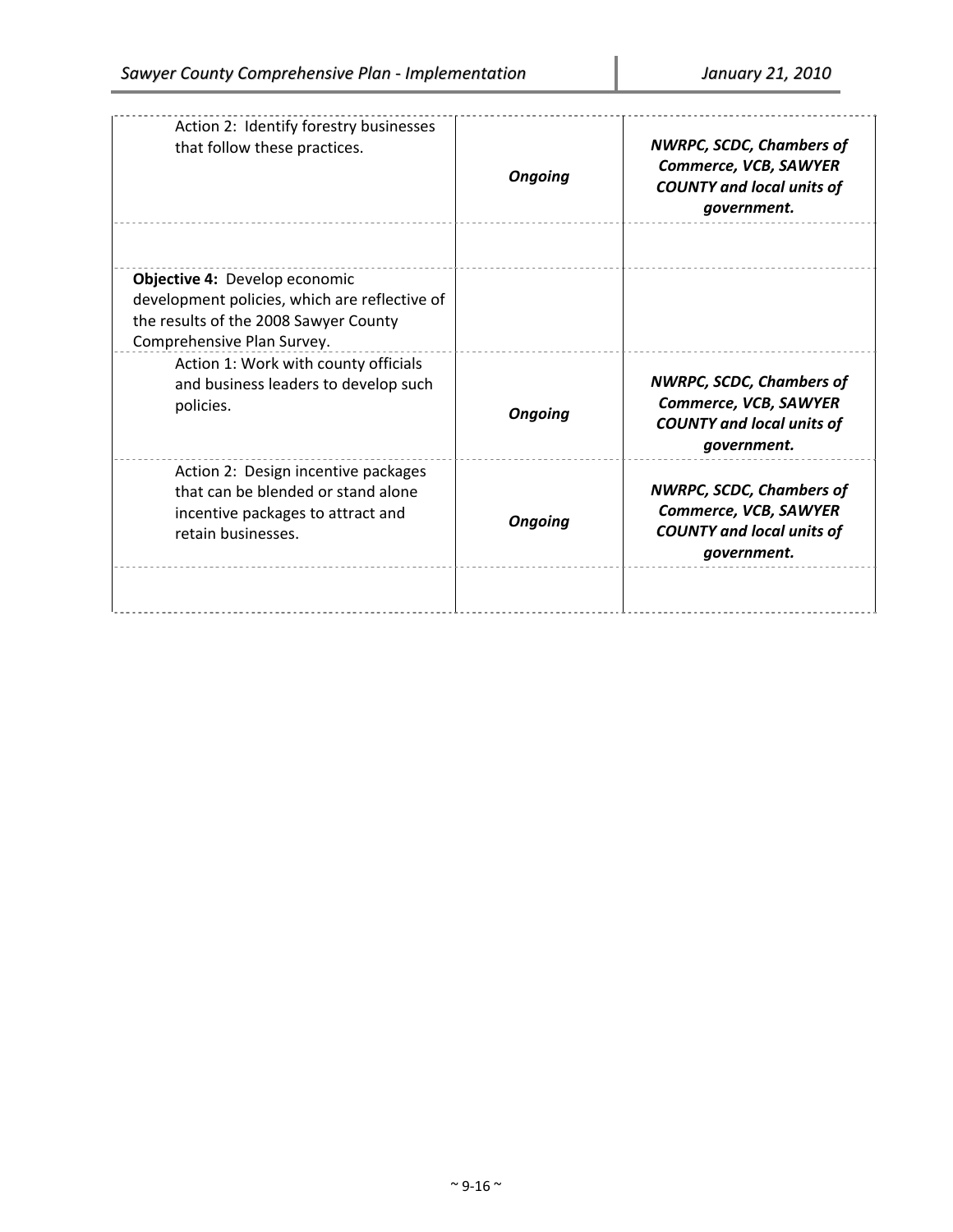# **Intergovernmental Cooperation**

# Goal

Establish mutually beneficial cooperative relationships with adjacent and overlapping jurisdictions, including but not limited to area school districts, state and federal agencies, Lac Courte Oreilles, town, village, city governments and others.

|                                                                                                                                                                                                                                     | <b>Target</b>            | <b>Responsible Party</b>                                                                                                                                                   |  |
|-------------------------------------------------------------------------------------------------------------------------------------------------------------------------------------------------------------------------------------|--------------------------|----------------------------------------------------------------------------------------------------------------------------------------------------------------------------|--|
| Objective 1: Develop methods to address existing and potential conflicts between parties.                                                                                                                                           |                          |                                                                                                                                                                            |  |
| Action 1: When necessary, form<br>working committees between parties<br>and other organizations that will<br>recommend actions to resolve<br>conflicts.                                                                             | Ongoing                  | All units of local government<br>and LCO                                                                                                                                   |  |
| Action 2: While several different<br>forms of conflict resolution exist,<br>establish parameters that will allow all<br>parties equal input into the discussion<br>leading to a recommendation.                                     | 2010 and ongoing         | UW-Extension, County Board,<br>Towns Association, school<br>district state and federal<br>agencies, Lac Courte Oreilles,<br>town, village, city<br>governments and others  |  |
| Objective 2: Share community facilities and services whenever possible.<br>Action 1: Develop an inventory of<br>facilities and equipment between<br>county and other partners that would<br>be available by all parties to utilize. | 2010-2015 and<br>ongoing | County Board initiation with<br>participation by school<br>districts, state and federal<br>agencies, Lac Courte Oreilles,                                                  |  |
|                                                                                                                                                                                                                                     |                          | town, village, city<br>governments and others                                                                                                                              |  |
| Action 2: Develop a formal process<br>and agreement for request and use of<br>shared facilities and services.                                                                                                                       | 2010-2015 and<br>ongoing | County Board initiation with<br>participation by school<br>districts, state and federal<br>agencies, Lac Courte Oreilles,<br>town, village, city<br>governments and others |  |
| Objective 3: Strengthen the relationship between Lac Courte Oreilles and Sawyer County.                                                                                                                                             |                          |                                                                                                                                                                            |  |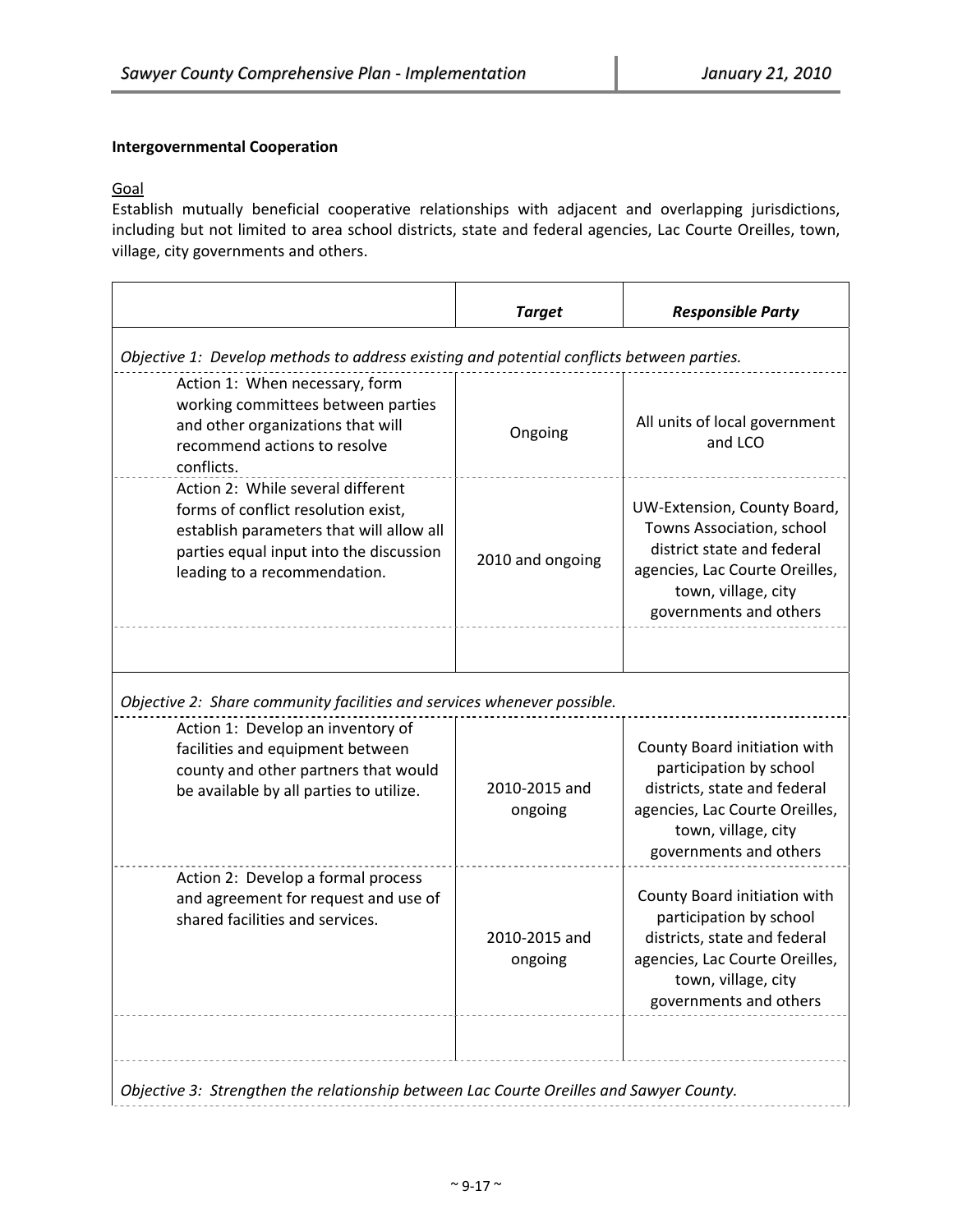| Action 1: Continue joint elected<br>officials meetings between the LCO<br>Council and County Board of<br>Supervisors.               | Ongoing | <b>LCO Council and County</b><br><b>Board of Supervisors</b> |
|-------------------------------------------------------------------------------------------------------------------------------------|---------|--------------------------------------------------------------|
| Action 2: Continue to enhance<br>working relationships between County<br>and LCO Departments to encourage<br>greater collaboration. | Ongoing | <b>LCO Council and County</b><br><b>Board of Supervisors</b> |
|                                                                                                                                     |         |                                                              |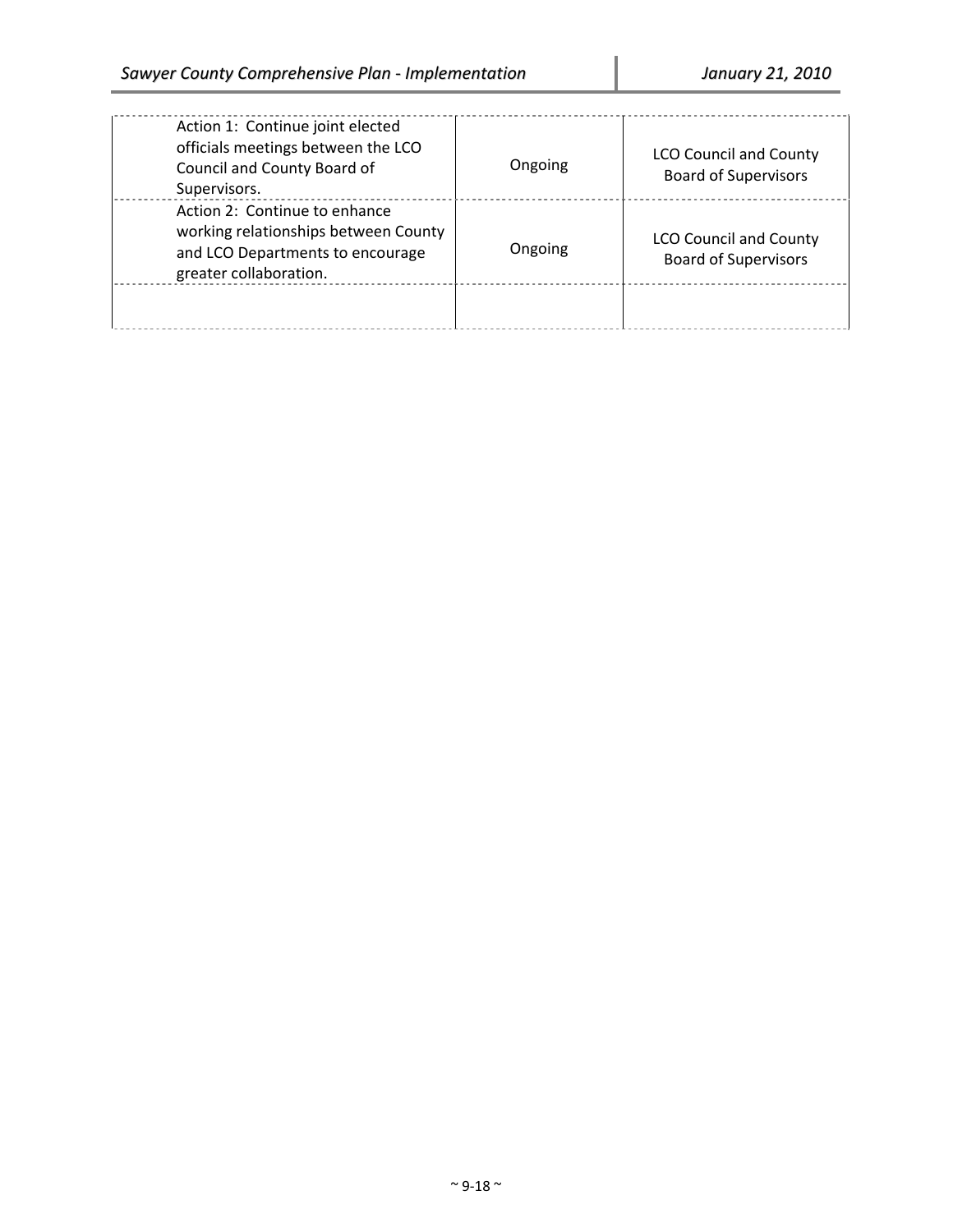# **Land Use**

**Goal** 

A coordinated, planned development pattern consistent with the rural character of Sawyer County.

|                                                                                                                                                                                                                                   | <b>Target</b>    | <b>Responsible Party</b>                                                        |  |
|-----------------------------------------------------------------------------------------------------------------------------------------------------------------------------------------------------------------------------------|------------------|---------------------------------------------------------------------------------|--|
| Objective 1: Develop short and long range initiatives that seek collaborative efforts between local,<br>tribal, state and federal agencies and programs.                                                                          |                  |                                                                                 |  |
| Action 1: Through intergovernmental<br>cooperation efforts, prioritize conflicts<br>across jurisdictions to set a working<br>direction for recommended changes<br>to existing and future agreements,<br>policies and regulations. | 2010 and ongoing | All units of local government<br>and LCO                                        |  |
| Action 2: Utilize town based<br>comprehensive plans and plan<br>commission actions when making<br>department recommendations and<br>county board decisions.                                                                       | Ongoing          | All units of local government<br>and LCO                                        |  |
| Action 3: Periodically meet with local<br>units of government, LCO, WDNR, US<br>Forest Service and others to discuss<br>ongoing and future planning activities<br>and developments that may impact<br>communities.                | 2010 and ongoing | All units of local government,<br>Federal and State agencies,<br>LCO and others |  |
| Objective 2: Development patterns and activities that protect and enhance the natural resources of<br>Sawyer County.                                                                                                              |                  |                                                                                 |  |
| Action 1: Provide examples of Best<br>Management Practices relating to all<br>functional use of land (forestry,<br>logging, development, recreational,<br>etc.).                                                                  | Ongoing          | All units of local government,<br>Federal and State agencies,<br>LCO and others |  |
| Action 2: Promote the protection of<br>farmlands and forests through<br>preservation of existing lands and<br>existing or future land use regulations.                                                                            | Ongoing          | All units of local government,<br>Federal and State agencies,<br>LCO and others |  |
| Action 3: Implement<br>recommendations from towns<br>regarding development strategies,<br>densities and protection measures.                                                                                                      | Ongoing          | All units of local government,<br>Federal and State agencies,<br>LCO and others |  |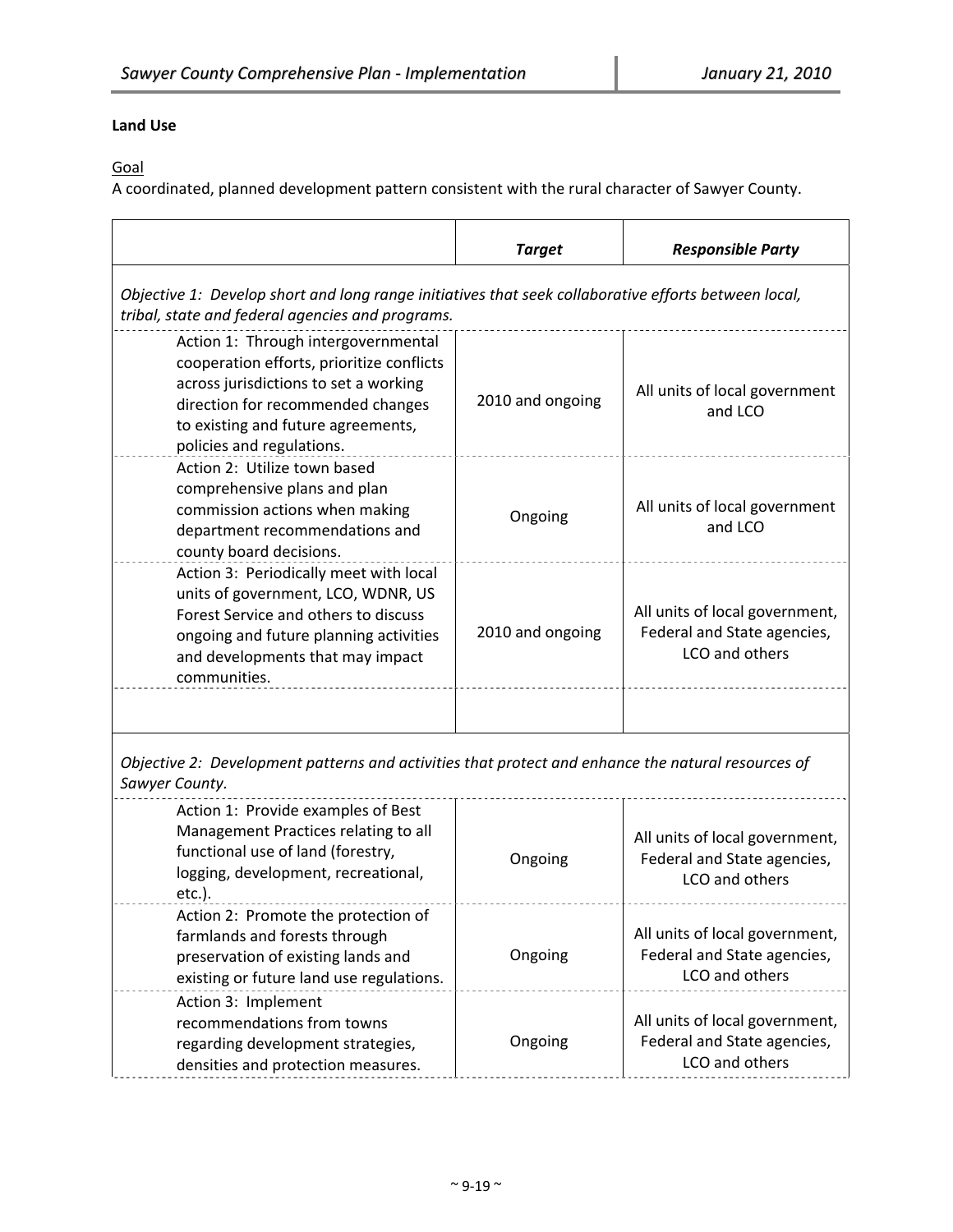| Action 4: Promote development<br>densities that minimize the effects on<br>the environment.                                                                                                | Ongoing | All units of local government,<br>Federal and State agencies,<br>LCO and others |
|--------------------------------------------------------------------------------------------------------------------------------------------------------------------------------------------|---------|---------------------------------------------------------------------------------|
| Action 5: Encourage future<br>development of community design<br>elements/aspects in land use plans<br>related to pedestrian and bicycle<br>access and commercial corridor<br>development. | Ongoing | All units of local government,<br>LCO and others                                |
|                                                                                                                                                                                            |         |                                                                                 |

## **Other Implementation Policies and Programs**

Private owners can be excellent stewards of the land, but habitat protection needs to extend beyond the lifetime of the current owners. Today, landowners, non‐profits and local governments have a variety of tools to protect habitat across the landscape. Private options involve the landowner and should always be used together with public tools for land protection. Private conservation gives landowners incentives to protect natural areas on their property and can offer permanent and parcel‐specific protection.

# *Purchase of Development Rights Program (PDR)*

The purchase of development rights is a voluntary protection technique that compensates the landowner for limiting future development on their land. The programs are primarily used for retention of agricultural lands, but the concept can be applied to all types of land use scenarios. Under a PDR program, an entity such as a town, county or private conservation organization purchases the development rights to a designated piece of property. The land remains in private ownership and the landowner retains all the other rights and responsibilities associated with the property.

## *Transfer of Development Rights (TDR) Program*

The TDR program is a non-regulatory (voluntary) approach that allows the right to develop property to be transferred from one parcel (or zoning district) to another. Under a TDR program, development rights to a parcel of land are transferred from a "sending area" to another parcel referred to as the "receiving area." Sending areas are typically those areas where development is discouraged or limited and receiving areas are areas where growth and development are encouraged. Under some TDR programs, local government awards development rights to each parcel of developable land in the community or in selected districts on the basis of the land's acreage or value. Landowners can then sell the development rights on the open market. The TDR program has been widely implemented at the local level due to the fact that it requires no major financial contribution by local government.

Benefits of the TDR program include:

- The public benefits from the conservation easements, which protect and preserve sensitive natural features and wildlife habitat.
- Owners of sending area properties receive economic compensation for their properties where development would normally be precluded due to sensitive natural features or zoning restrictions.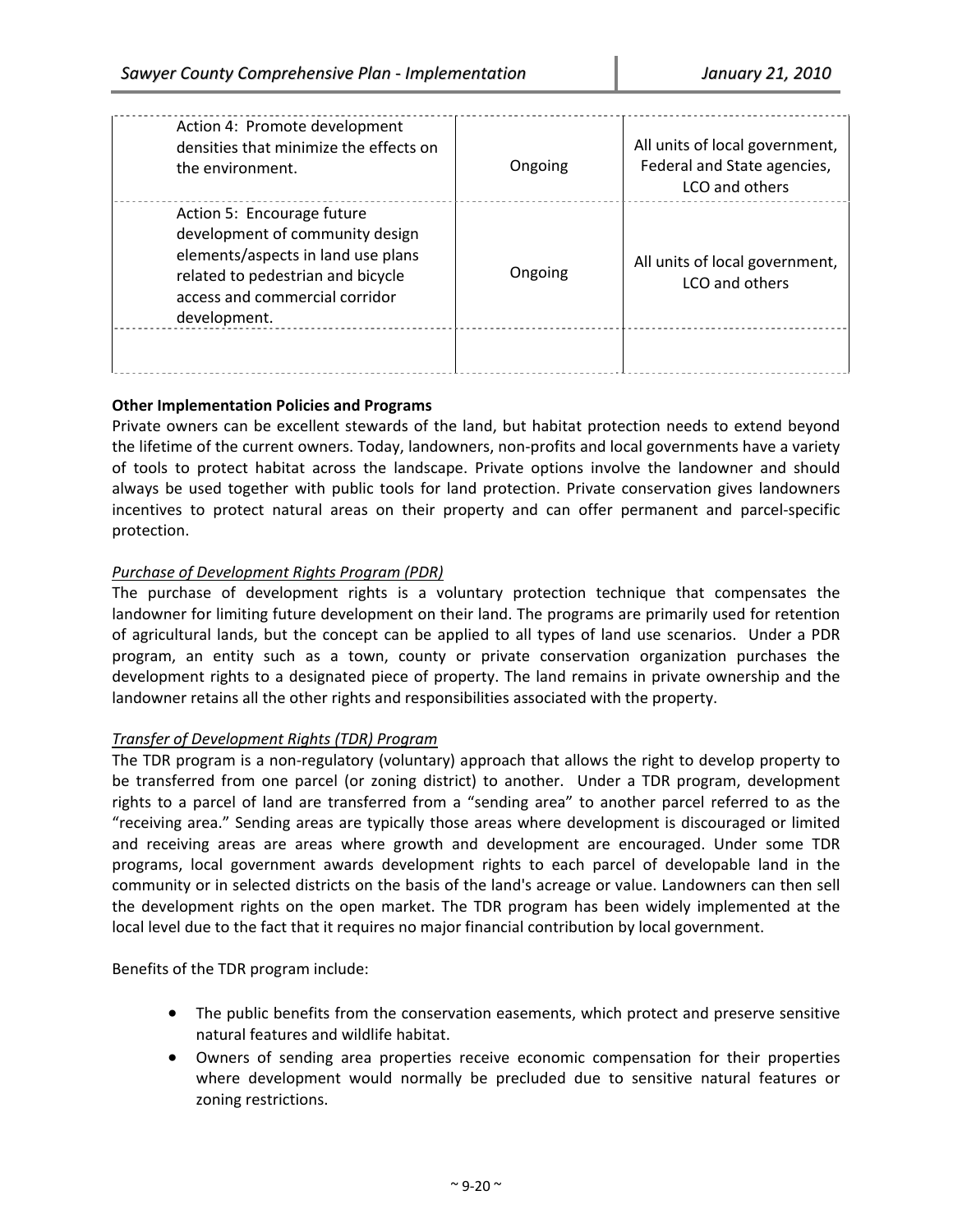- Owners of receiving area properties can increase their development density, accommodating a greater number of uses or tenants.
- Little financial contribution on behalf of local government.

## *Acquisition*

This type of land‐preservation tool involves the direct purchase of land for the purposes of preservation and protection. This tool should be used in cases where other protective mechanisms fail to meet objectives and/or in cases of high‐priority acquisition lands. Acquisition efforts should be coordinated with other local, state and national acquisition initiatives (lake associations, environmental groups, USFS, DNR, etc.). Depending on the acquisition, funding assistance from federal, state or not‐for‐profit groups may be found.

## *Conservation Easements*

When a landowner sells their development rights, a legal document known as a conservation easement is drafted. The easement restricts the use of the land to agricultural use, open space or other desired use in perpetuity. A conservation easement permanently limits residential, commercial or industrial development to protect its natural attributes or agricultural value. The conservation easement becomes a part of the landowner's deed and remains on the deed even if the land is sold or passed through inheritance, thereby ensuring the development will not occur on the property.

The conservation easement does not automatically allow public access to the land; the land remains in the hands of the owner, as only the right to develop it has been purchased. All remaining rights of property ownership remain with the landowner including the right to transfer ownership, swap, deed or sell the land. A purchase of development rights program works to ensure that incompatible development will not take place; the PDR becomes a part of the deed and keeps the land in its agricultural or natural state in perpetuity. An effective purchase of development rights program requires initial financial support and on‐going administration. Additionally, the program requires a review board to assess the lands of landowners requesting entry of their parcel into the PDR program.

## *Land Trusts*

Land trusts are non‐profit voluntary organizations that work with landowners to use a variety of tools to help them protect their land. Such organizations are formed with the purpose of protecting open space, scenic views and wildlife. They use a variety of techniques to raise money for operating expenses and the acquisition of easements. Land trusts also provide adequate monitoring and stewardship. In the United States, land trusts can hold conservation easements, which means that the organization has the right to enforce the restrictions placed on the land.

| <b>Land Protection</b><br>Tool                     | Pro                                                                                                                                                                                                                                              | Con                                                                                                                                                      |
|----------------------------------------------------|--------------------------------------------------------------------------------------------------------------------------------------------------------------------------------------------------------------------------------------------------|----------------------------------------------------------------------------------------------------------------------------------------------------------|
| <b>Donated</b><br>Conservation<br><b>Easements</b> | • Permanently protects land from development<br>pressures.<br>Landowners may receive income, estate and<br>property tax benefits.<br>• No or low cost to local unit of government.<br>Land remains in private ownership and on the tax<br>rolls. | Tax incentives may not<br>provide enough<br>compensation for many<br>landowners<br>Little local government<br>control over which areas<br>are protected. |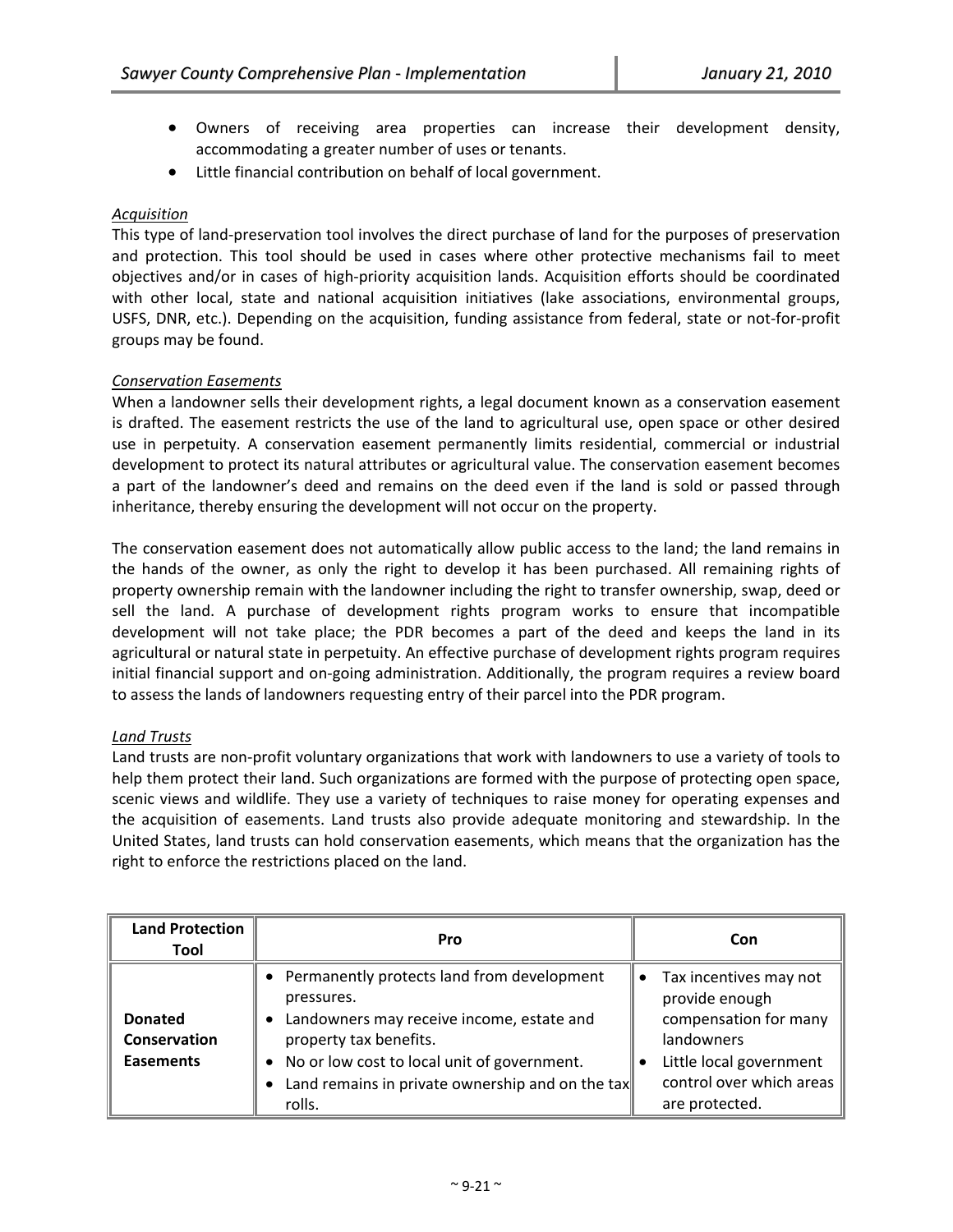| <b>Land Protection</b><br>Tool                            | Pro                                                                                                                                                                                                                                                                                                                                                                                                                          | Con                                                                                             |
|-----------------------------------------------------------|------------------------------------------------------------------------------------------------------------------------------------------------------------------------------------------------------------------------------------------------------------------------------------------------------------------------------------------------------------------------------------------------------------------------------|-------------------------------------------------------------------------------------------------|
| <b>Purchase of</b><br><b>Development</b><br><b>Rights</b> | Permanently protects land from development<br>$\bullet$<br>pressures.<br>Landowner is paid to protect their land.<br>Landowners may receive estate and property tax<br>benefits.<br>Local government can target locations<br>effectively.<br>Land remains in private ownership and on the tax<br>$\bullet$<br>roles.                                                                                                         | Can be costly for local<br>unit of government.                                                  |
| <b>Transfer of</b><br><b>Development</b><br><b>Rights</b> | Permanently protects land from development<br>$\bullet$<br>pressures.<br>Landowner is paid to protect their land.<br>٠<br>Landowners may receive estate and property tax<br>$\bullet$<br>benefits.<br>Local government can target locations<br>$\bullet$<br>effectively.<br>Low cost to local unit of government.<br>٠<br>Utilizes free market mechanisms.<br>$\bullet$<br>Land remains in private ownership and on tax roll | Can be complex to<br>manage<br>Receiving area must be<br>willing to accept higher<br>densities. |

# *Conservation Design Subdivisions/ Planned Unit Development*

The conservation‐design subdivision concept is an alternative development design to the conventional residential subdivision. Conventionally designed subdivisions are typically characterized by land divided into house lots and streets, with minimal (if any) open space. Usually, the remaining open space lands consist of the undeveloped portion of the subdivision (steep slopes, wetlands, floodplain, etc.). The conventional subdivision lacks communal open space, community woodlands or other open areas where people can meet and interact.

The purpose of a conservation design subdivision is to provide opportunity for development while maintaining open‐space characteristics, encouraging interaction among residents through site design and protection of habitat and environmental features. A typical conservation design subdivision contains the same number of lots that would be permitted under a conventional design. The lots are typically smaller than conventional lots and are designed for single-family homes reminiscent of traditional neighborhoods found in small towns throughout America.

The compact design of a conservation subdivision allows for the creation of permanent open space (typically 50 percent or more of the build able area). This undeveloped land typically serves as community open‐space land and provides recreational, aesthetic and social benefits to subdivision residents. The conservation design subdivision has proven economic, environmental and social advantages over conventionally designed subdivisions<sup>1</sup> including:

## Economic Advantages

 $\overline{a}$ 

- Lower infrastructure and design (engineering) costs
- Attractiveness of lots for home development

<sup>&</sup>lt;sup>1</sup> Randall Arendt, *Conservation Design for Subdivisions*, (Island Press, Washington D.C., 1996), pp 3-16.